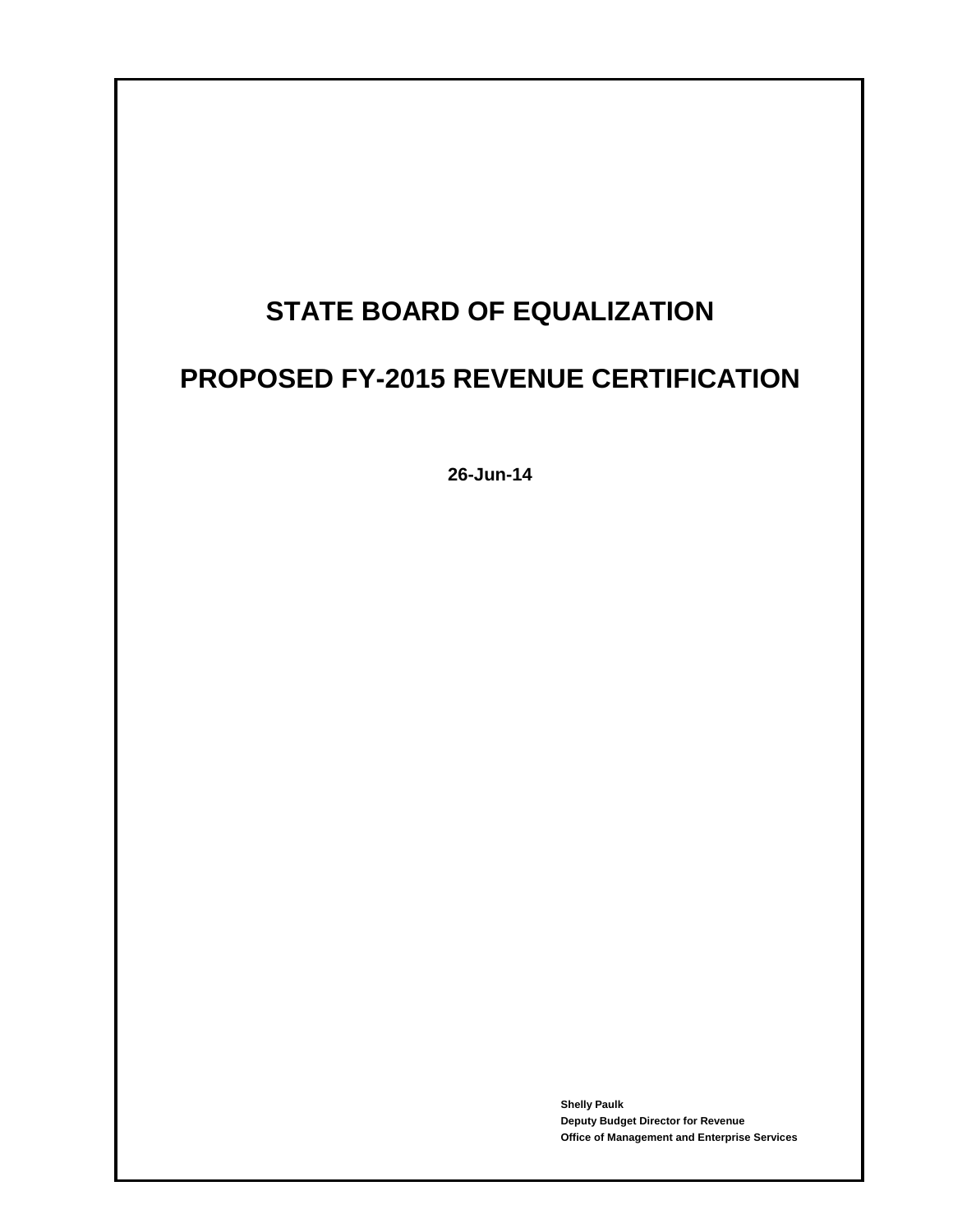# **TABLE OF CONTENTS**

| Schedule 1   | Funds to be Certified                                                                                             | 1              |
|--------------|-------------------------------------------------------------------------------------------------------------------|----------------|
| Schedule 2   | <b>Itemized Estimates of Revenue</b>                                                                              | $\overline{2}$ |
| Schedule 3   | Itemized Estimates of "Other" Revenues<br><b>General Revenue Fund</b>                                             | 3              |
|              | Comparison of Revenue Estimates: Detail                                                                           |                |
| Schedule 4   | FY-2015 Estimate (02/18/2014) to Proposed FY-2015 Estimate (06/26/2014)                                           | 4              |
| Schedule 5   | FY-2014 Projected (02/18/2014) to Proposed FY-2015 Estimate (06/26/2014)                                          | 5              |
| Schedule 6   | FY-2014 Estimate (06/24/2013) to Proposed FY-2015 Estimate (06/26/2014)                                           | 6              |
| Schedule 7   | Legislated Revenue Adjustments                                                                                    | 7              |
| Schedule 8   | Education Reform Act - HB1017                                                                                     | 9              |
| Appendix A-1 | Comparison of Authorized Expenditures 2013 Session to Authorized Expenditures 2014 Session                        | 10             |
| Appendix A-2 | Comparison of Expenditure Authority 2014 Session (2-18-14) to Expenditure Authority 2014 Session<br>$(6-26-14)$   | 12             |
| Appendix A-3 | Comparison of Expenditure Authority 2014 Session (6-26-14) to Authorized Expenditures 2014 Session<br>$(6-26-14)$ | 14             |

### Page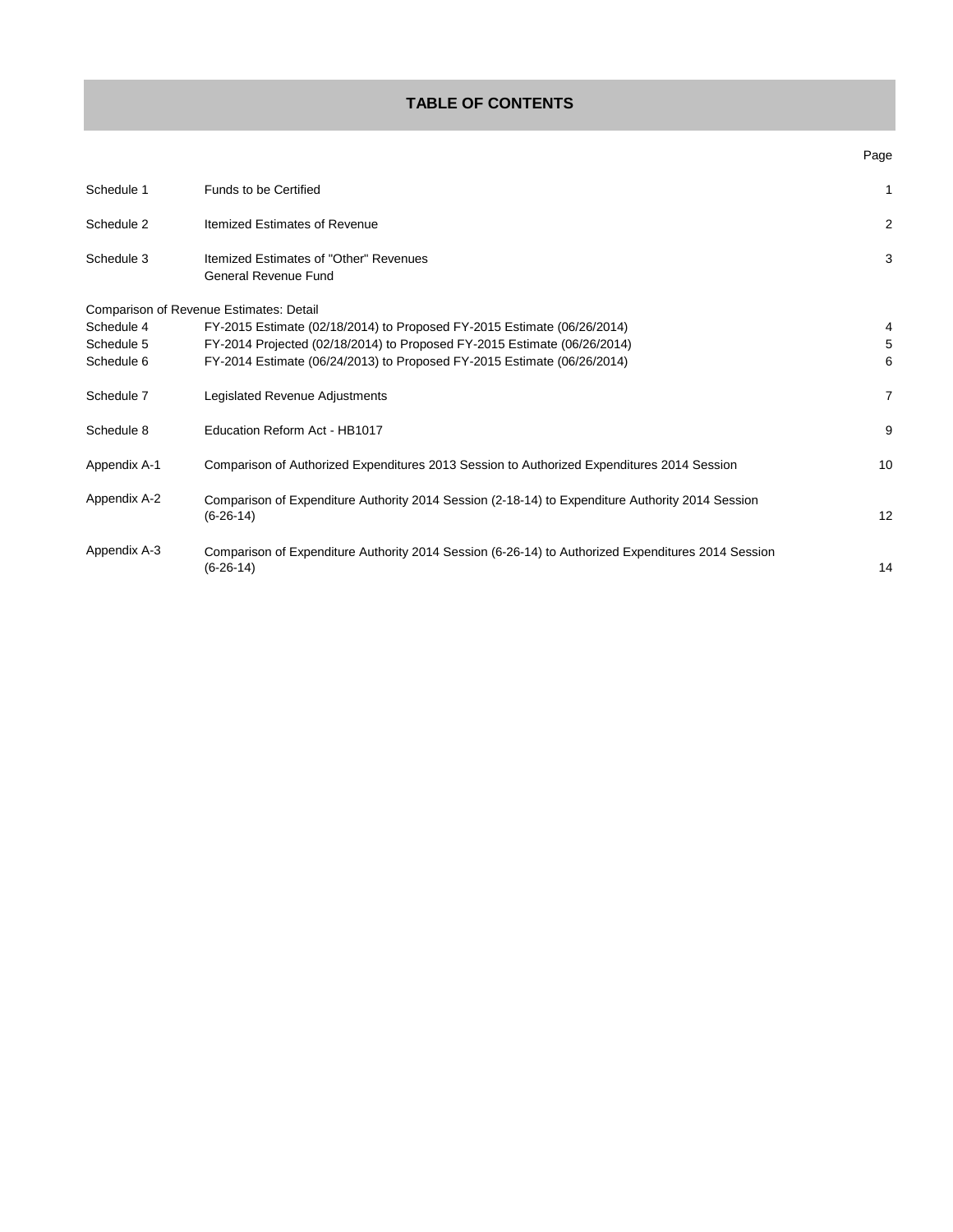# **FUNDS TO BE CERTIFIED**

#### **Schedule 1**

The summation of the itemized estimates of revenue, Schedule 2, and the amounts available for appropriation are proposed as the amounts to be certified by the State Board of Equalization in accordance with Section 23, Article X, *Constitution of Oklahoma* . The amounts proposed as available for appropriation are calculated as 95 percent (95%) of the summation of the itemized estimate of revenue for the respective funds, except for federal funds which shall be certified for the full amount of the estimate.

*Column 1 Column 2*

*Column 3*

|                                                | <b>TOTAL ESTIMATED</b><br><b>COLLECTIONS</b> | <b>APPROPRIATIONS</b><br><b>AUTHORITY</b> |
|------------------------------------------------|----------------------------------------------|-------------------------------------------|
|                                                | <b>Proposed FY-2015 Estimates</b>            |                                           |
| <b>GENERAL REVENUE</b>                         | \$5,856,636,031                              | \$5,563,804,229                           |
| C.L.E.E.T.                                     | \$3,346,882                                  | \$3,179,538                               |
| <b>COMMISSIONERS OF THE LAND OFFICE</b>        | \$8,988,000                                  | \$8,538,600                               |
| <b>MINERAL LEASING</b>                         | \$4,000,000                                  | \$3,800,000                               |
| <b>SPECIAL OCCUPATIONAL HEALTH</b><br>& SAFETY | \$2,169,779                                  | \$2,061,290                               |
| <b>PUBLIC BUILDING</b>                         | \$2,096,200                                  | \$1,991,390                               |
| OK EDUCATION LOTTERY TRUST FUND                | \$60,277,000                                 | \$57,263,150                              |
| <b>TOTALS</b>                                  | \$5,937,513,892                              | \$5,640,638,197                           |
|                                                |                                              |                                           |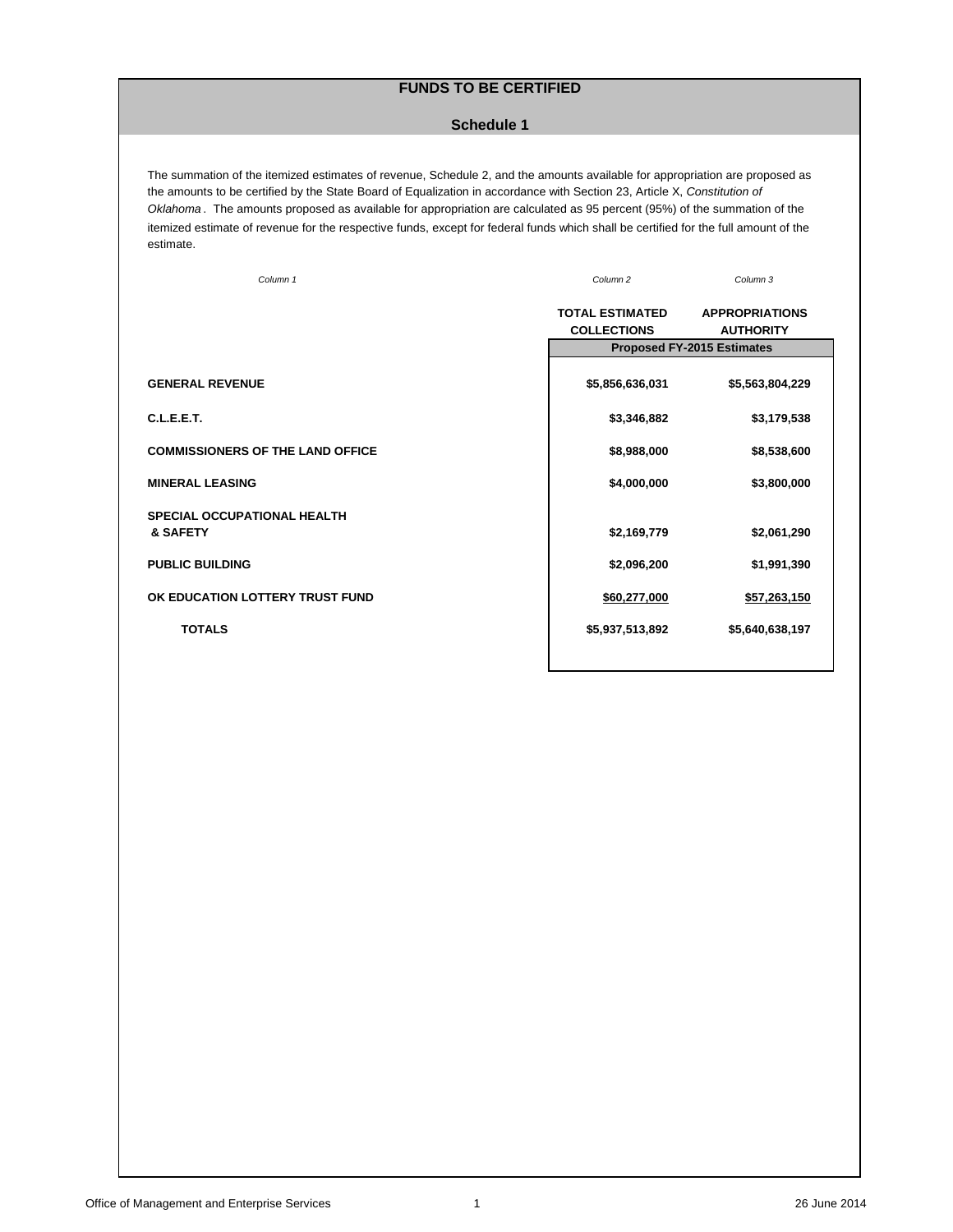#### **ITEMIZED ESTIMATES OF REVENUE**

#### **Schedule 2**

The itemized estimates of revenues displayed in this schedule for the General Revenue Fund and the Special Revenue Funds to be appropriated by the Legislature for the fiscal year ending June 30, 2015 (FY-2015) are the basis for the summation proposed for certification in Schedule 1. For informational purposes the FY-2015 estimates of revenues are compared to the last preceding fiscal year's actual revenues (FY-2013) and to both the itemized estimates and the projections of revenues for the current fiscal year (FY-2014).

| Column 1                        | Column 2        | Column 3        | Column 4         | Column 5        | Column 6<br><b>PROPOSED</b> |
|---------------------------------|-----------------|-----------------|------------------|-----------------|-----------------------------|
|                                 | FY-2013         | FY-2014         | FY-2014          | FY-2015         | FY-2015                     |
| <b>FUND NAME</b>                | <b>ACTUAL</b>   | <b>ESTIMATE</b> | <b>PROJECTED</b> | <b>ESTIMATE</b> | <b>ESTIMATE</b>             |
|                                 |                 | 24-Jun-13       | 18-Feb-14        | 18-Feb-14       | 26-Jun-14                   |
| <b>GENERAL REVENUE</b>          |                 |                 |                  |                 |                             |
| Alcohol Beverage Tax            | \$23,815,475    | \$25,593,000    | \$24,689,000     | \$25,491,000    | \$25,491,000                |
| Mixed Beverage Receipts Tax     | 43,669,087      | 49,929,000      | 46,289,000       | 50,039,000      | 50,039,000                  |
| Beverage Tax                    | 24,438,075      | 25,625,000      | 25,468,000       | 25,410,000      | 25,410,000                  |
| Cigarette Tax                   | 36,663,041      | 39,894,446      | 34,733,182       | 35,117,146      | 35,117,146                  |
| <b>Tobacco Products Tax</b>     | 22,156,911      | 24,783,927      | 23,417,055       | 23,416,863      | 23,416,863                  |
| Franchise/Business Activity Tax | 43,073,463      | 44,218,000      | 36,522,000       | 35,480,000      | 35,480,000                  |
| <b>Gross Production Tax-Gas</b> | 50,400,053      | 150,996,000     | 138,937,000      | 175,842,000     | 175,842,000                 |
| Gross Production Tax-Oil        | 171,210,904     | 120,549,000     | 199,086,000      | 147,684,000     | 147,684,000                 |
| Income Tax-Individual           | 2,056,767,492 * | 2,103,434,551 * | 2,124,092,052 *  | 2,129,102,305 * | 2,129,102,305               |
| Income Tax-Corporate            | 451,639,824     | 481,870,200     | 307,575,025      | 375,118,600     | 375,118,600                 |
| <b>Estate Tax</b>               | 873,332         | $\mathbf 0$     | $\mathbf 0$      | $\mathbf 0$     | $\Omega$                    |
| <b>Insurance Premium Tax</b>    | 104,365,194     | 78,875,660      | 93,869,924       | 93,869,924      | 93,869,924                  |
| <b>Motor Vehicle Taxes</b>      | 192,592,699     | 214,920,480     | 225,061,000      | 208,353,000     | 208,353,000                 |
| Sales Tax                       | 1,900,847,138   | 2,030,782,388   | 1,954,866,180    | 2,033,853,383   | 2,033,692,016               |
| Use Tax                         | 186,590,009     | 204,490,830     | 196,548,716      | 212,693,807     | 212,693,807                 |
| Interest & Investments          | 70,175,148      | 86,000,000      | 68,000,000       | 73,000,000      | 73,000,000                  |
| Other (Schedule 3)              | 224,783,021     | 206,378,234     | 211,773,127      | 211,713,370     | 211,326,370                 |
| <b>General Revenue Totals</b>   | \$5,604,060,866 | \$5,888,340,716 | \$5,710,927,260  | \$5,856,184,398 | \$5,855,636,031             |
| <b>Transfers &amp; Lapses</b>   | 8,572           | 1,000,000       | 1,000,000        | 1,000,000       | 1,000,000                   |
| Revenue Comparison              | \$5,604,069,438 | \$5,889,340,716 | \$5,711,927,260  | \$5,857,184,398 | \$5,856,636,031             |
| One-Time Receipts               | $\mathbf 0$     | 0               | 0                | $\Omega$        | $\Omega$                    |
| <b>Total General Revenue</b>    | \$5,604,069,438 | \$5,889,340,716 | \$5,711,927,260  | \$5,857,184,398 | \$5,856,636,031             |
| <b>C.L.E.E.T.</b>               | \$3,305,996     | \$3,327,261     | \$3,357,458      | \$3,346,882     | \$3,346,882                 |
| <b>COMM of LAND OFFICE</b>      | \$16,282,958    | \$15,855,000    | \$9,828,000      | \$8,988,000     | \$8,988,000                 |
| <b>MINERAL LEASING</b>          | \$4,581,932     | \$3,500,000     | \$4,000,000      | \$4,000,000     | \$4,000,000                 |
| <b>SPECIAL OCCUPATIONAL</b>     |                 |                 |                  |                 |                             |
| <b>HEALTH &amp; SAFETY</b>      | \$3,311,156     | \$3,713,067     | \$1,767,873      | \$2,169,779     | \$2,169,779                 |
| <b>PUBLIC BUILDING</b>          | \$3,576,702     | \$2,140,100     | \$2,511,680      | \$2,096,200     | \$2,096,200                 |
| OK EDUCATION LOTTERY TRUST FUND | \$70,113,527    | \$58,848,300    | \$64,547,000     | \$60,277,000    | \$60,277,000                |
| <b>GRAND TOTAL</b>              | \$5,705,241,709 | \$5,976,724,443 | \$5,797,939,271  | \$5,938,062,259 | \$5,937,513,892             |

**\*The individual Income Tax number reflects apportionments to the ROADS Fund, the Public Transit Fund and the OK Tourism and Passenger Rail Revolving Fund.**

**\*In compliance with Section 34.87 of Title 62 of the Oklahoma Statutes, the State Regents for Higher Education has requested \$61m for funding of the Oklahoma's Promise scholarship fund for FY-2015; \$57m of which is requested from the General Revenue Fund (Personal Income Tax collections). In December the \$57m request was approved by the BOE for FY-2015; SB2127, sec. 144, reduced the amount provided from the GRF by the amount of \$7,894,737; Attorney General Opinion 2014-7, released June 19, 2014, invalidated section 144 of SB2127 - returning the OHLAP amount to \$57m for FY-2015; money allocated from income tax revenue for FY-2014 was \$57m, and \$57m was funded for FY-2013. These amounts have been removed from the respective individual income tax numbers accordingly.**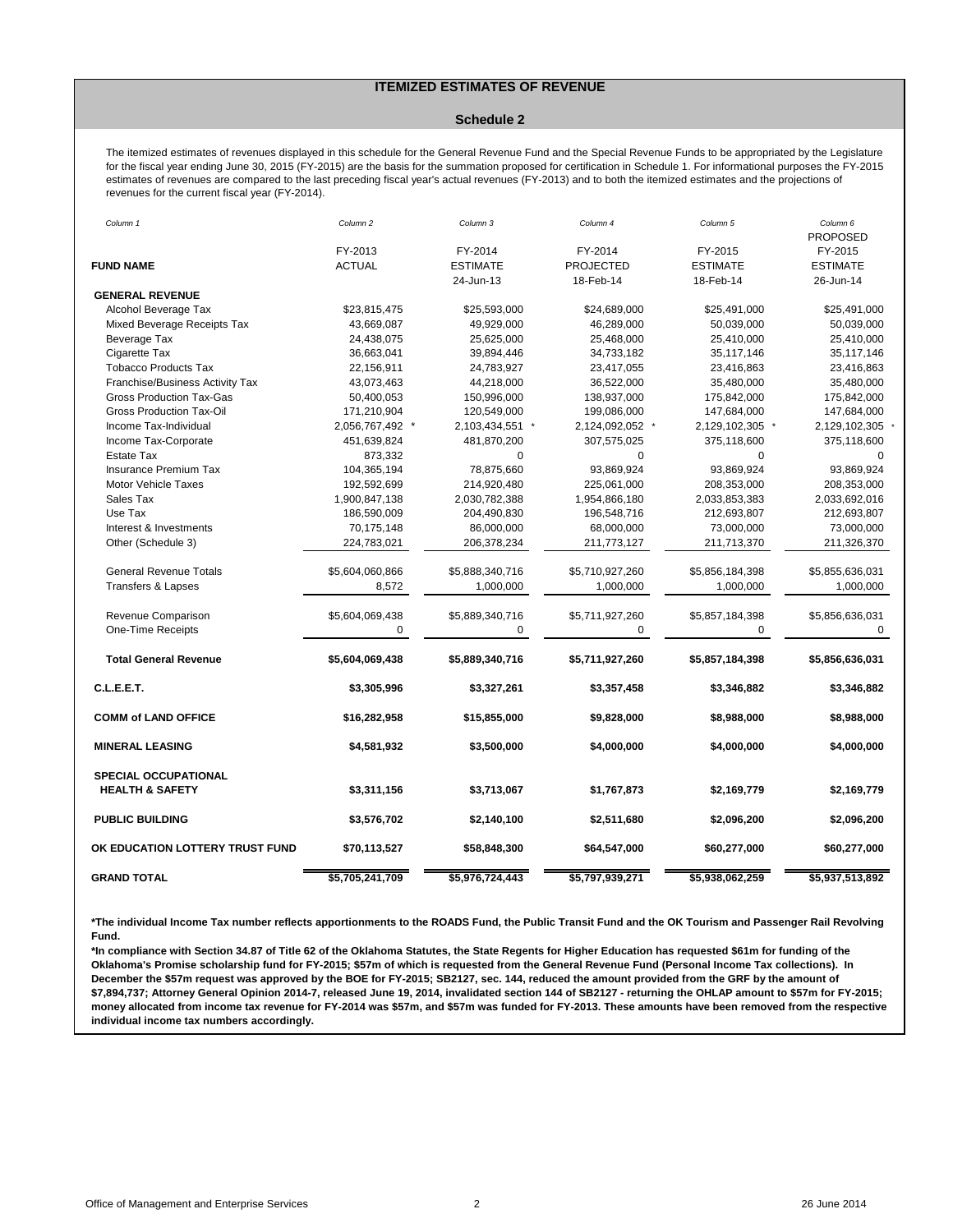| <b>ITEMIZED ESTIMATES OF "OTHER" REVENUES</b><br><b>GENERAL REVENUE FUND</b> |                     |                   |                  |                 |                 |
|------------------------------------------------------------------------------|---------------------|-------------------|------------------|-----------------|-----------------|
|                                                                              |                     | <b>Schedule 3</b> |                  |                 |                 |
| Column 1                                                                     | Column <sub>2</sub> | Column 3          | Column 4         | Column 5        | Column 6        |
|                                                                              |                     |                   |                  |                 | <b>PROPOSED</b> |
|                                                                              | FY-2013             | FY-2014           | FY-2014          | FY-2015         | FY-2015         |
|                                                                              | <b>ACTUAL</b>       | <b>ESTIMATE</b>   | <b>PROJECTED</b> | <b>ESTIMATE</b> | <b>ESTIMATE</b> |
|                                                                              |                     | 24-Jun-13         | 18-Feb-14        | 18-Feb-14       | 26-Jun-14       |
| OTC:                                                                         |                     |                   |                  |                 |                 |
| Pari-Mutuel                                                                  | \$1,183,821         | \$1,207,500       | \$1,007,500      | \$1,007,500     | \$1,007,500     |
| <b>Tribal Cigarette Compacts</b>                                             | 13,610,106          | 13,798,000        | 13,798,000       | 13,798,000      | 13,798,000      |
| <b>Bingo Excise &amp; Charity Games</b>                                      | 164,017             | 158,000           | 157,000          | 158,000         | 158,000         |
| Workers Comp Ins. Premium Tax                                                | 9,932,736           | 9,907,000         | 10,557,000       | 11,028,000      | 11,028,000      |
| Petroleum Excise Tax                                                         | 10,270,426          | 9,898,000         | 11,676,000       | 11,175,000      | 11,175,000      |
| Other OTC                                                                    | 24,591,361          | 27,110,000        | 25,171,000       | 27,160,000      | 27,160,000      |
| <b>TOTAL OTC</b>                                                             | \$59,752,468        | \$62,078,500      | \$62,366,500     | \$64,326,500    | \$64,326,500    |
| <b>COLLECTIONS BY OTHER AGENCIES</b>                                         |                     |                   |                  |                 |                 |
| <b>ABLE</b>                                                                  | \$5,667,895         | \$5,625,040       | \$5,699,403      | \$5,722,000     | \$5,722,000     |
| Attorney General (Tobacco)                                                   | 5,051,531           | 2,485,016         | 5,655,775        | 2,962,500       | 2,962,500       |
| OMES-DCAM/formerly DCS                                                       | 405,394             | 145,200           | 394,387          | 336,018         | 336,018         |
| <b>CLEET</b>                                                                 | 524,918             | 529,434           | 529,990          | 576,558         | 346,558         |
| <b>Consumer Credit</b>                                                       | 795,136             | 820,000           | 800,000          | 800,000         | 800,000         |
| <b>DPS</b>                                                                   | 46,848,845          | 49,625,194        | 46,948,342       | 47,532,078      | 47,375,078      |
| OMES-EBD/formerly EBC                                                        | 910,502             | 1,231,338         | 991,954          | 991,954         | 991,954         |
| Horseracing                                                                  | 561,888             | 409,225           | 359,225          | 359,225         | 359,225         |
| Insurance Comm                                                               | 47,396,006          | 32,112,136        | 38,695,553       | 38,695,554      | 38,695,554      |
| Labor                                                                        | 964,625             | 987,475           | 1,021,917        | 1,021,917       | 1,021,917       |
| <b>Medical Licensure</b>                                                     | 367,838             | 230,000           | 239,095          | 200,000         | 200,000         |
| Nursing Board                                                                | 313,180             | 320,641           | 320,641          | 320,716         | 320,716         |
| Sec of State                                                                 | 2,639,318           | 2,394,000         | 2,732,000        | 2,732,000       | 2,732,000       |
| Securities Comm                                                              | 15,047,040          | 15,066,234        | 15,945,785       | 15,772,189      | 15,772,189      |
| Treasurer (Unclaimed Property)                                               | 10,000,000          | 10,000,000        | 10,000,000       | 10,000,000      | 10,000,000      |
| <b>Tribal Gaming</b>                                                         | 17,825,027          | 16,854,000        | 16,904,400       | 17,196,000      | 17,196,000      |
| OMES-HCM/formerly OPM                                                        | 3,001,157           | 5,264,802         | 2,168,161        | 2,168,161       | 2,168,161       |
| <b>OMES/formerly OSF</b>                                                     | 66,047              | 200,000           | 0                | 0               | 0               |
| Other                                                                        | 6,644,207           | 0                 | $\mathbf 0$      | $\mathbf 0$     | $\mathbf 0$     |
| <b>TOTAL MISC</b>                                                            | \$165,030,553       | \$144,299,734     | \$149,406,627    | \$147,386,870   | \$146,999,870   |
| <b>GRAND OTHER</b>                                                           | \$224,783,021       | \$206,378,234     | \$211,773,127    | \$211,713,370   | \$211,326,370   |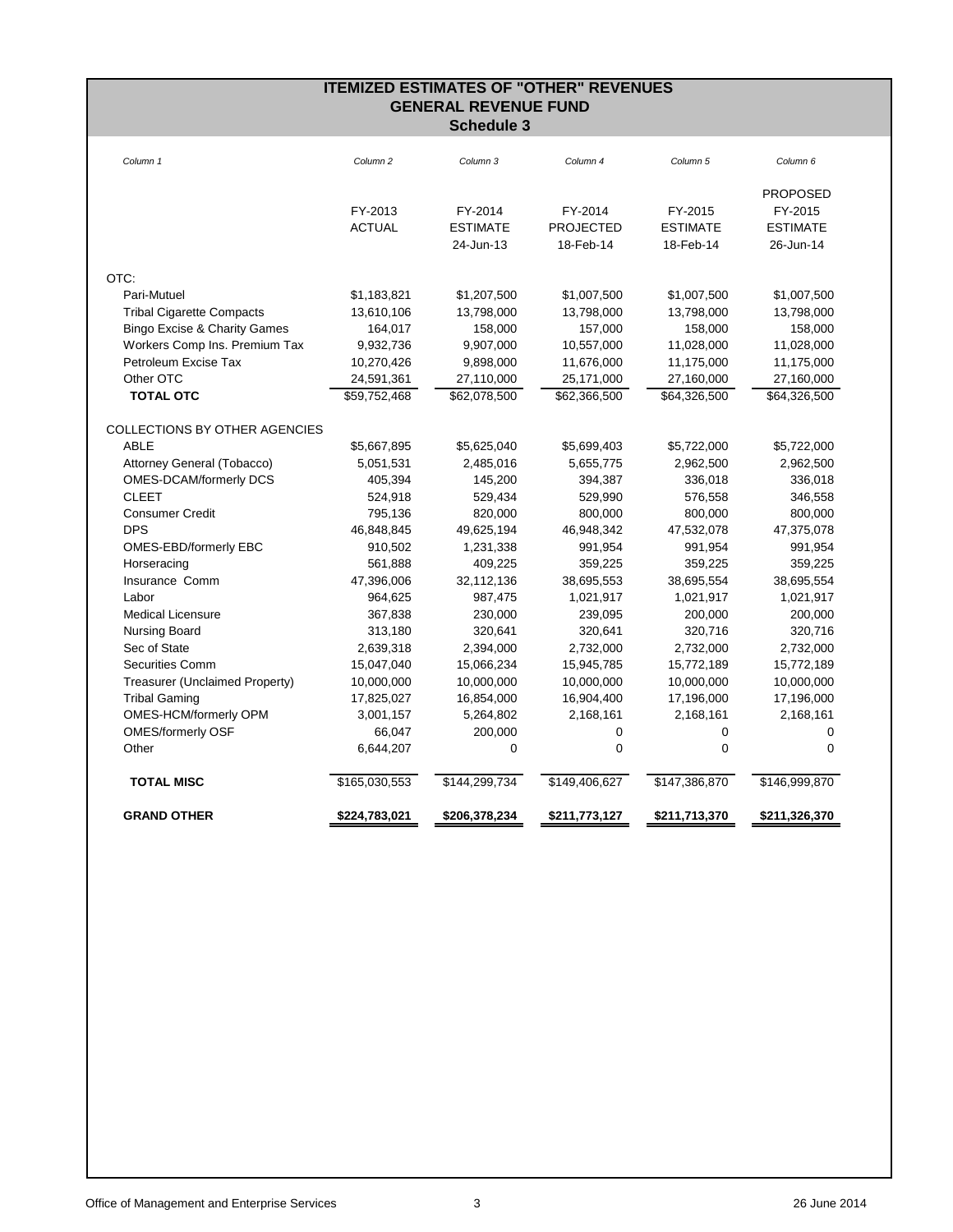# **COMPARISON OF REVENUE ESTIMATES FY-2015 ESTIMATE vs. FY-2015 FINAL ESTIMATE: LAW CHANGES Schedule 4**

| Column 1                                 | Column <sub>2</sub> | Column 3        | Column 4           | Column <sub>5</sub> |
|------------------------------------------|---------------------|-----------------|--------------------|---------------------|
|                                          |                     | <b>PROPOSED</b> |                    |                     |
|                                          | FY 2015             | FY 2015         | <b>INCREASE OR</b> | <b>PERCENT</b>      |
|                                          | <b>ESTIMATE</b>     | <b>ESTIMATE</b> | (DECREASE)         | <b>CHANGE</b>       |
|                                          | 18-Feb-14           | 26-Jun-14       |                    |                     |
| <b>GENERAL REVENUE FUND</b>              |                     |                 |                    |                     |
| Alcohol Beverage Tax                     | \$25,491,000        | \$25,491,000    | \$0                | 0.0%                |
| Mixed Beverage Receipts Tax              | 50,039,000          | 50,039,000      | $\mathbf 0$        | 0.0%                |
| Beverage Tax                             | 25,410,000          | 25,410,000      | $\mathbf 0$        | 0.0%                |
| Cigarette Tax                            | 35,117,146          | 35,117,146      | $\mathbf 0$        | 0.0%                |
| <b>Tobacco Products Tax</b>              | 23,416,863          | 23,416,863      | $\mathbf 0$        | 0.0%                |
| Franchise/Business Activity Tax          | 35,480,000          | 35,480,000      | $\mathbf 0$        | 0.0%                |
| <b>Gross Production Tax-Gas</b>          | 175,842,000         | 175,842,000     | $\mathbf 0$        | 0.0%                |
| <b>Gross Production Tax-Oil</b>          | 147,684,000         | 147,684,000     | $\mathbf 0$        | 0.0%                |
| Income Tax-Individual                    | 2,129,102,305       | 2,129,102,305   | $\mathbf 0$        | 0.0%                |
| Income Tax-Corporate                     | 375,118,600         | 375,118,600     | $\mathbf 0$        | 0.0%                |
| <b>Estate Tax</b>                        | $\mathbf 0$         | $\Omega$        | $\mathbf 0$        | 0.0%                |
| <b>Insurance Premium Tax</b>             | 93,869,924          | 93,869,924      | $\mathbf 0$        | 0.0%                |
| Motor Vehicle Taxes                      | 208,353,000         | 208,353,000     | $\Omega$           | 0.0%                |
| Sales Tax                                | 2,033,853,383       | 2,033,692,016   | (161, 367)         | 0.0%                |
| Use Tax                                  | 212,693,807         | 212,693,807     | 0                  | 0.0%                |
| Interest & Investments                   | 73,000,000          | 73,000,000      | $\mathbf 0$        | 0.0%                |
| Other (Schedule 3)                       | 211,713,370         | 211,326,370     | (387,000)          | $-0.2%$             |
| <b>General Revenue Totals</b>            | \$5,856,184,398     | \$5,855,636,031 | (\$548,367)        | 0.0%                |
| <b>Transfers &amp; Lapses</b>            | 1,000,000           | 1,000,000       | 0                  | 0.0%                |
| Revenue Comparison                       | \$5,857,184,398     | \$5,856,636,031 | (\$548,367)        | 0.0%                |
| One-Time Receipts                        | 0                   | $\Omega$        | 0                  | $0.0\%$             |
| <b>Total General Revenue</b>             | \$5,857,184,398     | \$5,856,636,031 | (\$548,367)        | 0.0%                |
| C.L.E.E.T. FUND                          | \$3,346,882         | \$3,346,882     | \$0                | 0.0%                |
| <b>COMMISSIONERS OF LAND OFFICE FUND</b> | \$8,988,000         | \$8,988,000     | \$0                | 0.0%                |
| <b>MINERAL LEASING FUND</b>              | \$4,000,000         | \$4,000,000     | \$0                | 0.0%                |
| <b>SPECIAL OCCUPATIONAL HEALTH</b>       |                     |                 |                    |                     |
| <b>&amp; SAFETY FUND</b>                 | \$2,169,779         | \$2,169,779     | \$0                | 0.0%                |
| <b>PUBLIC BUILDING FUND</b>              | \$2,096,200         | \$2,096,200     | \$0                | 0.0%                |
| OK EDUCATION LOTTERY TRUST FUND          | \$60,277,000        | \$60,277,000    | \$0                | 0.0%                |
| <b>GRAND TOTAL</b>                       | \$5,938,062,259     | \$5,937,513,892 | $($ \$548,367)     | $0.0\%$             |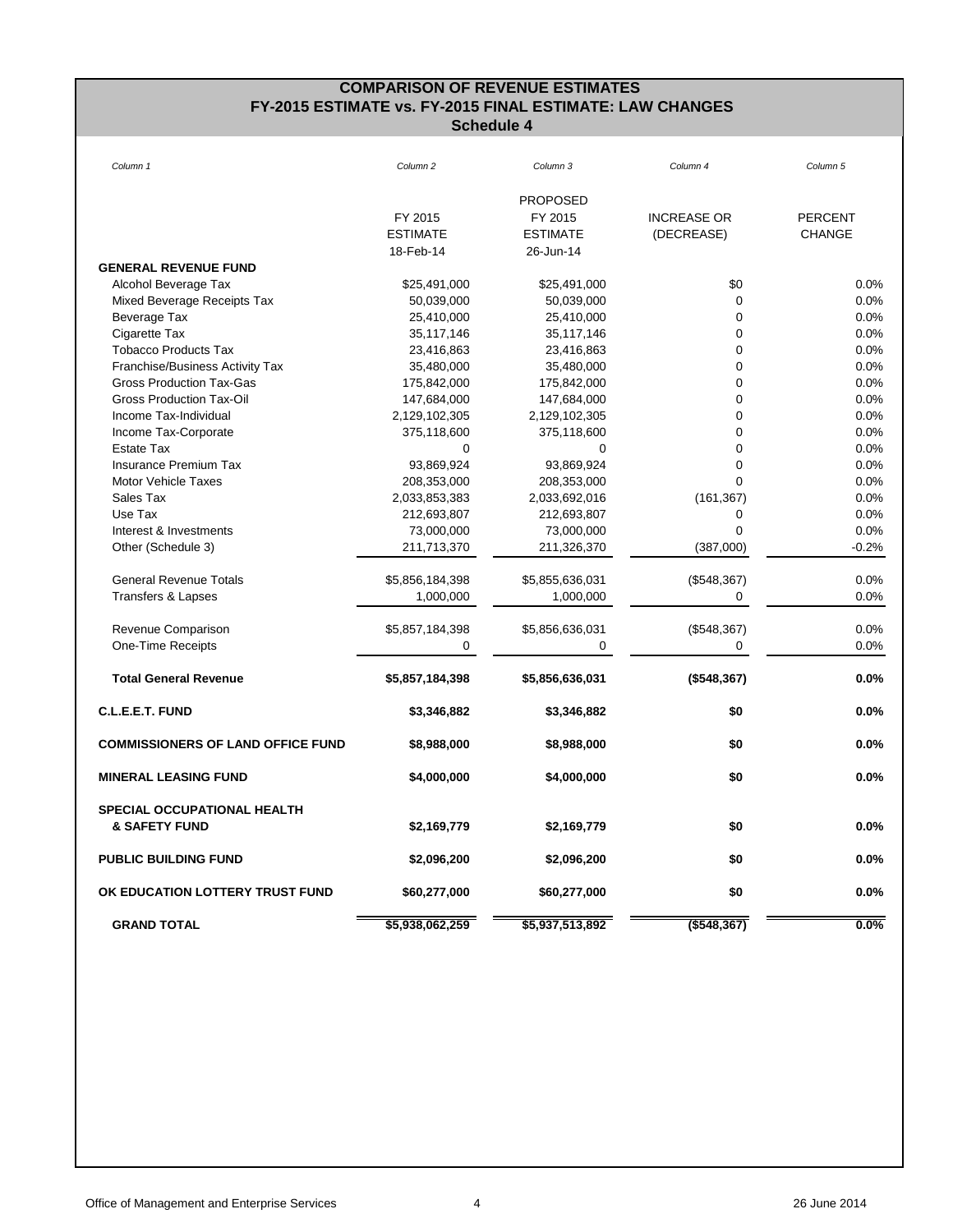# **COMPARISON OF REVENUE ESTIMATES FY-2014 FINAL PROJECTION vs. FY-2015 FINAL ESTIMATE: LAW CHANGES Schedule 5**

| Column <sub>1</sub>                                     | Column <sub>2</sub> | Column 3        | Column 4           | Column <sub>5</sub> |
|---------------------------------------------------------|---------------------|-----------------|--------------------|---------------------|
|                                                         |                     | <b>PROPOSED</b> |                    |                     |
|                                                         | FY-2014             | FY-2015         | <b>INCREASE OR</b> | <b>PERCENT</b>      |
|                                                         | <b>PROJECTED</b>    | <b>ESTIMATE</b> | (DECREASE)         | <b>CHANGE</b>       |
|                                                         | 18-Feb-14           | 26-Jun-14       |                    |                     |
| <b>GENERAL REVENUE FUND</b>                             |                     |                 |                    |                     |
| Alcohol Beverage Tax                                    | \$24,689,000        | \$25,491,000    | \$802,000          | 3.2%                |
| Mixed Beverage Receipts Tax                             | 46,289,000          | 50,039,000      | 3,750,000          | 8.1%                |
| Beverage Tax                                            | 25,468,000          | 25,410,000      | (58,000)           | $-0.2%$             |
| Cigarette Tax                                           | 34,733,182          | 35,117,146      | 383,964            | 1.1%                |
| <b>Tobacco Products Tax</b>                             | 23,417,055          | 23,416,863      | (192)              | 0.0%                |
| Franchise/Business Activity Tax                         | 36,522,000          | 35,480,000      | (1,042,000)        | $-2.9%$             |
| <b>Gross Production Tax-Gas</b>                         | 138,937,000         | 175,842,000     | 36,905,000         | 26.6%               |
| Gross Production Tax-Oil                                | 199,086,000         | 147,684,000     |                    | $-25.8%$            |
| Income Tax-Individual                                   |                     |                 | (51, 402, 000)     | 0.2%                |
|                                                         | 2,124,092,052       | 2,129,102,305   | 5,010,253          | 22.0%               |
| Income Tax-Corporate                                    | 307,575,025         | 375,118,600     | 67,543,575         |                     |
| <b>Estate Tax</b>                                       | $\mathbf 0$         | $\mathbf 0$     | 0                  | 0.0%                |
| <b>Insurance Premium Tax</b>                            | 93,869,924          | 93,869,924      | $\mathbf 0$        | 0.0%                |
| <b>Motor Vehicle Taxes</b>                              | 225,061,000         | 208,353,000     | (16,708,000)       | $-7.4%$             |
| Sales Tax                                               | 1,954,866,180       | 2,033,692,016   | 78,825,836         | 4.0%                |
| Use Tax                                                 | 196,548,716         | 212,693,807     | 16,145,091         | 8.2%                |
| Interest & Investments                                  | 68,000,000          | 73,000,000      | 5,000,000          | 7.4%                |
| Other (Schedule 3)                                      | 211,773,127         | 211,326,370     | (446, 758)         | $-0.2%$             |
| <b>General Revenue Totals</b>                           | \$5,710,927,260     | \$5,855,636,031 | \$144,708,771      | 2.5%                |
| <b>Transfers &amp; Lapses</b>                           | 1,000,000           | 1,000,000       | $\mathbf 0$        | 0.0%                |
| Revenue Comparison                                      | \$5,711,927,260     | \$5,856,636,031 | \$144,708,771      | 2.5%                |
| One-Time Receipts                                       | $\Omega$            | $\Omega$        | 0                  | 0.0%                |
| <b>Total General Revenue</b>                            | \$5,711,927,260     | \$5,856,636,031 | \$144,708,771      | 2.5%                |
| C.L.E.E.T. FUND                                         | \$3,357,458         | \$3,346,882     | (\$10,576)         | $-0.3%$             |
| <b>COMMISSIONERS OF LAND OFFICE FUND</b>                | \$9,828,000         | \$8,988,000     | (\$840,000)        | $-8.5%$             |
| <b>MINERAL LEASING FUND</b>                             | \$4,000,000         | \$4,000,000     | \$0                | 0.0%                |
| SPECIAL OCCUPATIONAL HEALTH<br><b>&amp; SAFETY FUND</b> | \$1,767,873         | \$2,169,779     | \$401,906          | 22.7%               |
| <b>PUBLIC BUILDING FUND</b>                             | \$2,511,680         | \$2,096,200     | (\$415,480)        | $-16.5%$            |
| OK EDUCATION LOTTERY TRUST FUND                         | \$64,547,000        | \$60,277,000    | (\$4,270,000)      | -6.6%               |
| <b>GRAND TOTAL</b>                                      | \$5,797,939,271     | \$5,937,513,892 | \$139,574,621      | 2.4%                |
|                                                         |                     |                 |                    |                     |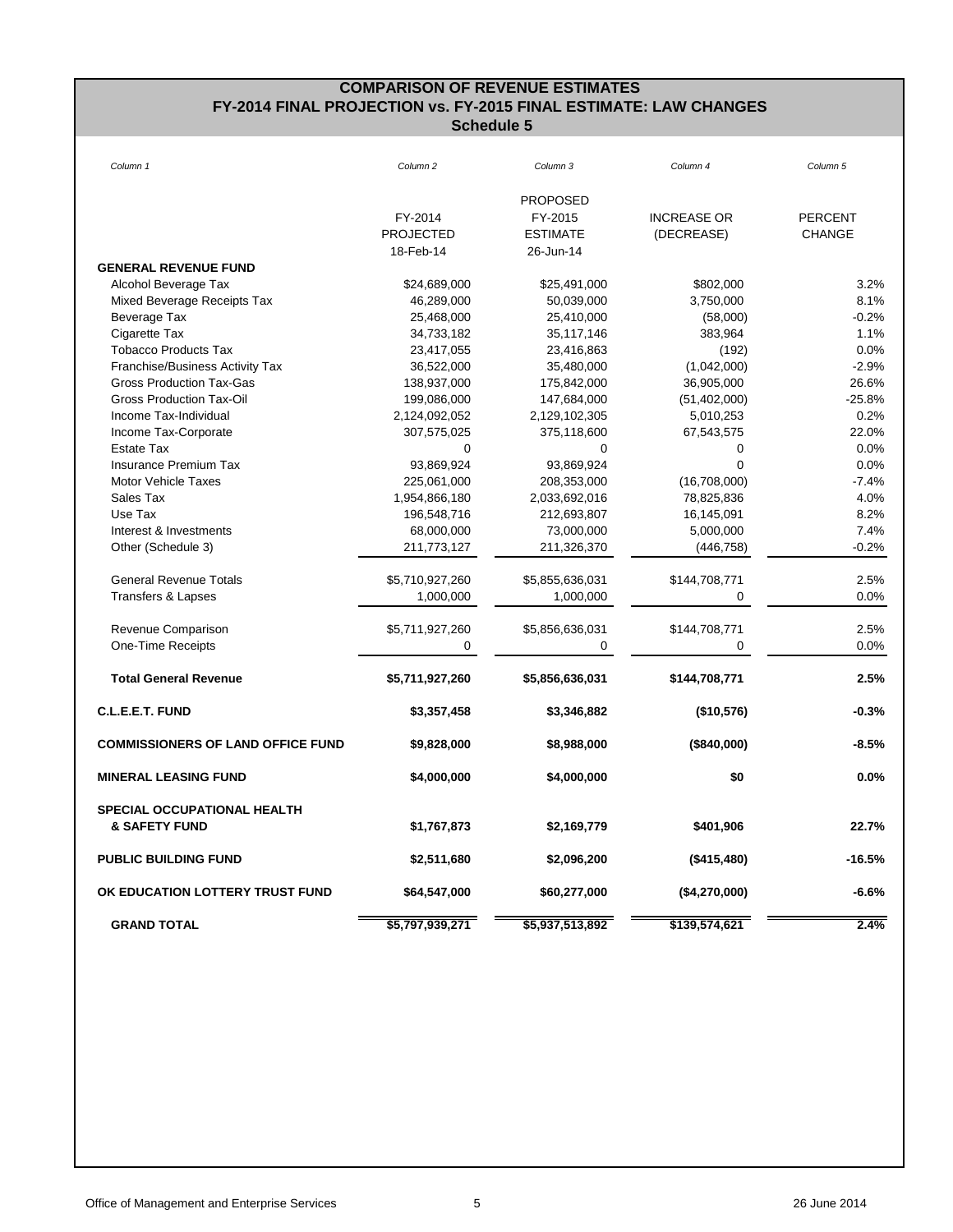# **COMPARISON OF REVENUE ESTIMATES FY-2014 FINAL ESTIMATE: LAW CHANGES vs. FY-2015 FINAL ESTIMATE: LAW CHANGES Schedule 6**

| Column 1                                 | Column <sub>2</sub> | Column 3        | Column 4           | Column 5       |
|------------------------------------------|---------------------|-----------------|--------------------|----------------|
|                                          |                     | <b>PROPOSED</b> |                    |                |
|                                          | FY 2014             | FY 2015         |                    |                |
|                                          | <b>ESTIMATE</b>     | <b>ESTIMATE</b> | <b>INCREASE OR</b> | <b>PERCENT</b> |
|                                          | 24-Jun-13           | 26-Jun-14       | (DECREASE)         | <b>CHANGE</b>  |
| <b>GENERAL REVENUE FUND</b>              |                     |                 |                    |                |
| Alcohol Beverage Tax                     | \$25,593,000        | \$25,491,000    | (\$102,000)        | $-0.4%$        |
| Mixed Beverage Receipts Tax              | 49,929,000          | 50,039,000      | 110,000            | 0.2%           |
| Beverage Tax                             | 25,625,000          | 25,410,000      | (215,000)          | $-0.8%$        |
| Cigarette Tax                            | 39,894,446          | 35,117,146      | (4,777,300)        | $-12.0%$       |
| <b>Tobacco Products Tax</b>              | 24,783,927          | 23,416,863      | (1,367,064)        | $-5.5%$        |
| <b>Franchise/Business Activity Tax</b>   | 44,218,000          | 35,480,000      | (8,738,000)        | $-19.8%$       |
| <b>Gross Production Tax-Gas</b>          | 150,996,000         | 175,842,000     | 24,846,000         | 16.5%          |
| Gross Production Tax-Oil                 | 120,549,000         | 147,684,000     | 27,135,000         | 22.5%          |
| Income Tax-Individual                    | 2,103,434,551       | 2,129,102,305   | 25,667,754         | 1.2%           |
| Income Tax-Corporate                     | 481,870,200         | 375,118,600     | (106, 751, 600)    | $-22.2%$       |
| <b>Estate Tax</b>                        | $\mathbf 0$         | $\mathbf 0$     | $\mathbf 0$        | 0.0%           |
| <b>Insurance Premium Tax</b>             | 78,875,660          | 93,869,924      | 14,994,264         | 19.0%          |
| <b>Motor Vehicle Taxes</b>               | 214,920,480         | 208,353,000     | (6, 567, 480)      | $-3.1%$        |
| Sales Tax                                | 2,030,782,388       | 2,033,692,016   | 2,909,628          | 0.1%           |
| Use Tax                                  | 204,490,830         | 212,693,807     | 8,202,977          | 4.0%           |
| Interest & Investments                   | 86,000,000          | 73,000,000      | (13,000,000)       | $-15.1%$       |
| Other (Schedule 3)                       | 206,378,234         | 211,326,370     | 4,948,135          | 2.4%           |
| <b>General Revenue Totals</b>            | \$5,888,340,716     | \$5,855,636,031 | (\$32,704,685)     | $-0.6%$        |
| <b>Transfers &amp; Lapses</b>            | 1,000,000           | 1,000,000       | 0                  | 0.0%           |
| Revenue Comparison                       | \$5,889,340,716     | \$5,856,636,031 | (\$32,704,685)     | $-0.6%$        |
| One-Time Receipts                        | $\Omega$            | 0               | $\Omega$           | $0.0\%$        |
| <b>Total General Revenue</b>             | \$5,889,340,716     | \$5,856,636,031 | (\$32,704,685)     | $-0.6%$        |
| C.L.E.E.T. FUND                          | \$3,327,261         | \$3,346,882     | \$19,621           | 0.6%           |
| <b>COMMISSIONERS OF LAND OFFICE FUND</b> | \$15,855,000        | \$8,988,000     | (\$6,867,000)      | $-43.3%$       |
| <b>MINERAL LEASING FUND</b>              | \$3,500,000         | \$4,000,000     | \$500,000          | 14.3%          |
| <b>SPECIAL OCCUPATIONAL HEALTH</b>       |                     |                 |                    |                |
| <b>&amp; SAFETY FUND</b>                 | \$3,713,067         | \$2,169,779     | (\$1,543,288)      | $-41.6%$       |
| <b>PUBLIC BUILDING FUND</b>              | \$2,140,100         | \$2,096,200     | (\$43,900)         | $-2.1%$        |
| OK EDUCATION LOTTERY TRUST FUND          | \$58,848,300        | \$60,277,000    | \$1,428,700        | 2.4%           |
| <b>TOTALS</b>                            | \$5,976,724,443     | \$5,937,513,892 | $($ \$39,210,551)  | $-0.7%$        |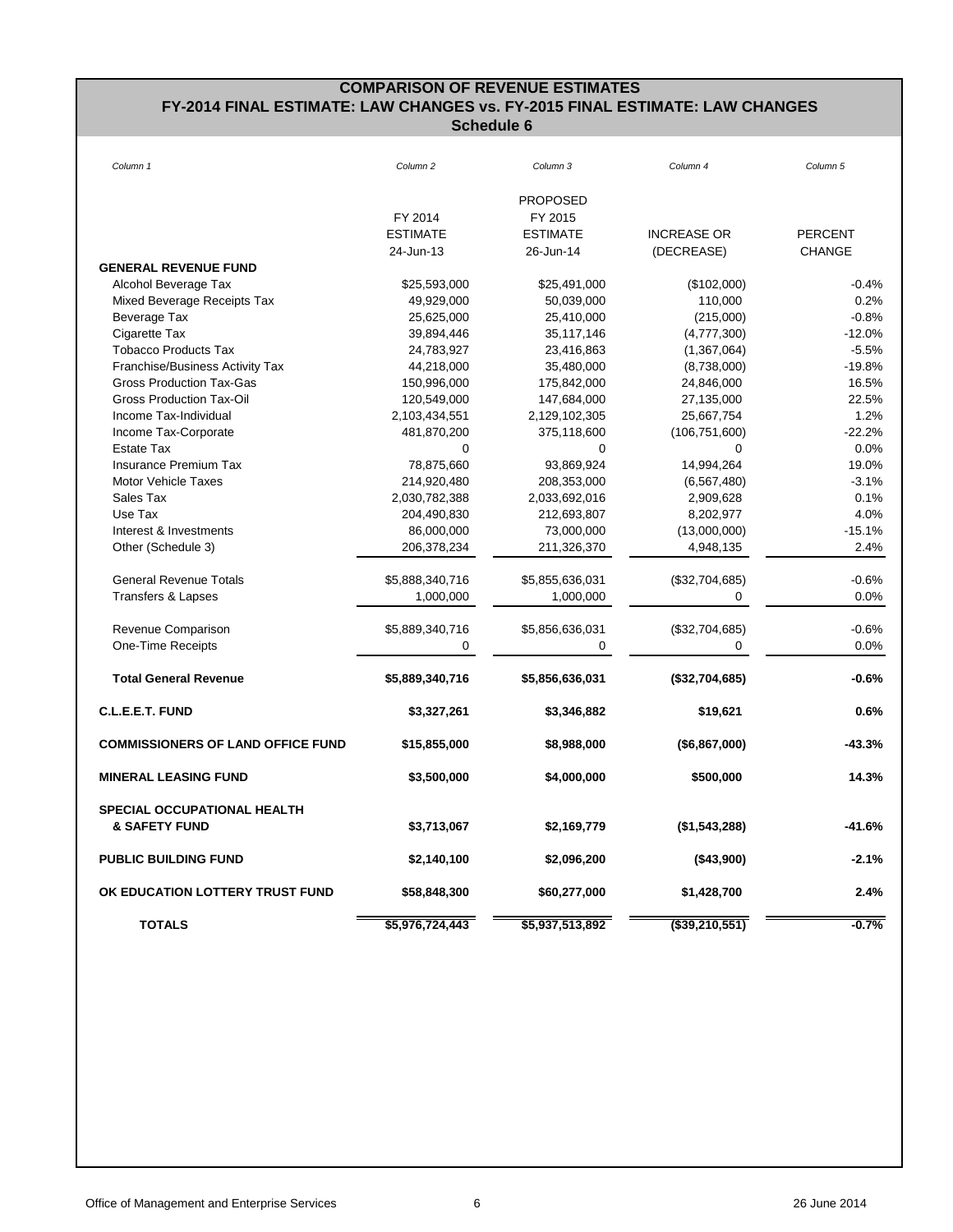## **LEGISLATED REVENUE ADJUSTMENTS 2014 Legislative Session Summary Schedule 7**

The Legislature may enact laws to provide for additional or reduced revenues, to transfer existing revenues and unappropriated cash on hand from one fund to another fund, or making provision for appropriating funds not previously appropriated directly by the Legislature. Such laws having been enacted by the Second Regular Session of the 54th Legislature, 2014, and acted upon by the Governor, the following adjustments to the last certified Estimates of Revenue are proposed.

| Column 1                                                                                                                                                 | Column <sub>2</sub>                                      | Column 3                                                |
|----------------------------------------------------------------------------------------------------------------------------------------------------------|----------------------------------------------------------|---------------------------------------------------------|
| <b>FUND</b><br><b>SOURCE</b><br><b>CITATION</b><br><b>DESCRIPTION</b>                                                                                    | <b>ADJUSTMENT</b><br><b>AMOUNTS</b><br>FY-2015<br>(100%) | <b>ADJUSTMENT</b><br><b>AMOUNTS</b><br>FY-2015<br>(95%) |
| <b>GENERAL REVENUE FUND</b>                                                                                                                              |                                                          |                                                         |
| Individual Income Tax (OHLAP portion only)<br><b>SB2127</b><br>Sec. 144: Reduces the amount subtracted in February from                                  |                                                          |                                                         |
| income tax to fund OHLAP<br>The effects of this bill have been removed from consideration by Attorney General<br>Opinion 2014-7, released June 19, 2014. | \$0                                                      | \$0                                                     |
| <b>TOTAL CHANGES TO INDIVIDUAL INCOME TAX COLLECTIONS:</b>                                                                                               | \$0                                                      | \$0                                                     |
| Sales Tax<br><b>SB862</b>                                                                                                                                |                                                          |                                                         |
| Sec. 2: Removes qualification for sales tax exemption<br>from purchase of gold and silver coins                                                          | (161, 367)                                               | (153, 299)                                              |
| TOTAL CHANGES TO SALES TAX COLLECTIONS:                                                                                                                  | (\$161,367)                                              | $($ \$153,299)                                          |
| Other<br><b>DPS GRF Collections</b><br><b>HB2328</b>                                                                                                     |                                                          |                                                         |
| Sec. 1: Creates a new category of DPS oversize permits<br>reducing GRF collections by the agency                                                         | (157,000)                                                | (149, 150)                                              |
| <b>TOTAL CHANGES TO GRF COLLECTIONS BY DPS:</b>                                                                                                          | (\$157,000)                                              | (\$149, 150)                                            |
| <b>CLEET GRF Collections</b><br>HB3531                                                                                                                   |                                                          |                                                         |
| Sec. 1: Redirects apportionment of \$230,000 of certain CLEET<br>fees, fines and penalties that would have gone to GRF                                   | (230,000)                                                | (218,500)                                               |
| TOTAL CHANGES TO GRF COLLECTIONS BY CLEET:                                                                                                               | (\$230,000)                                              | ( \$218, 500)                                           |
| TOTAL CHANGES TO THE GENERAL REVENUE FUND                                                                                                                | (\$548,367)                                              | (\$520,949)                                             |
| <b>TOTAL CHANGES TO CERTIFIED FUNDS</b>                                                                                                                  | (\$548,367)                                              | (\$520,949)                                             |
| (Continued)                                                                                                                                              |                                                          |                                                         |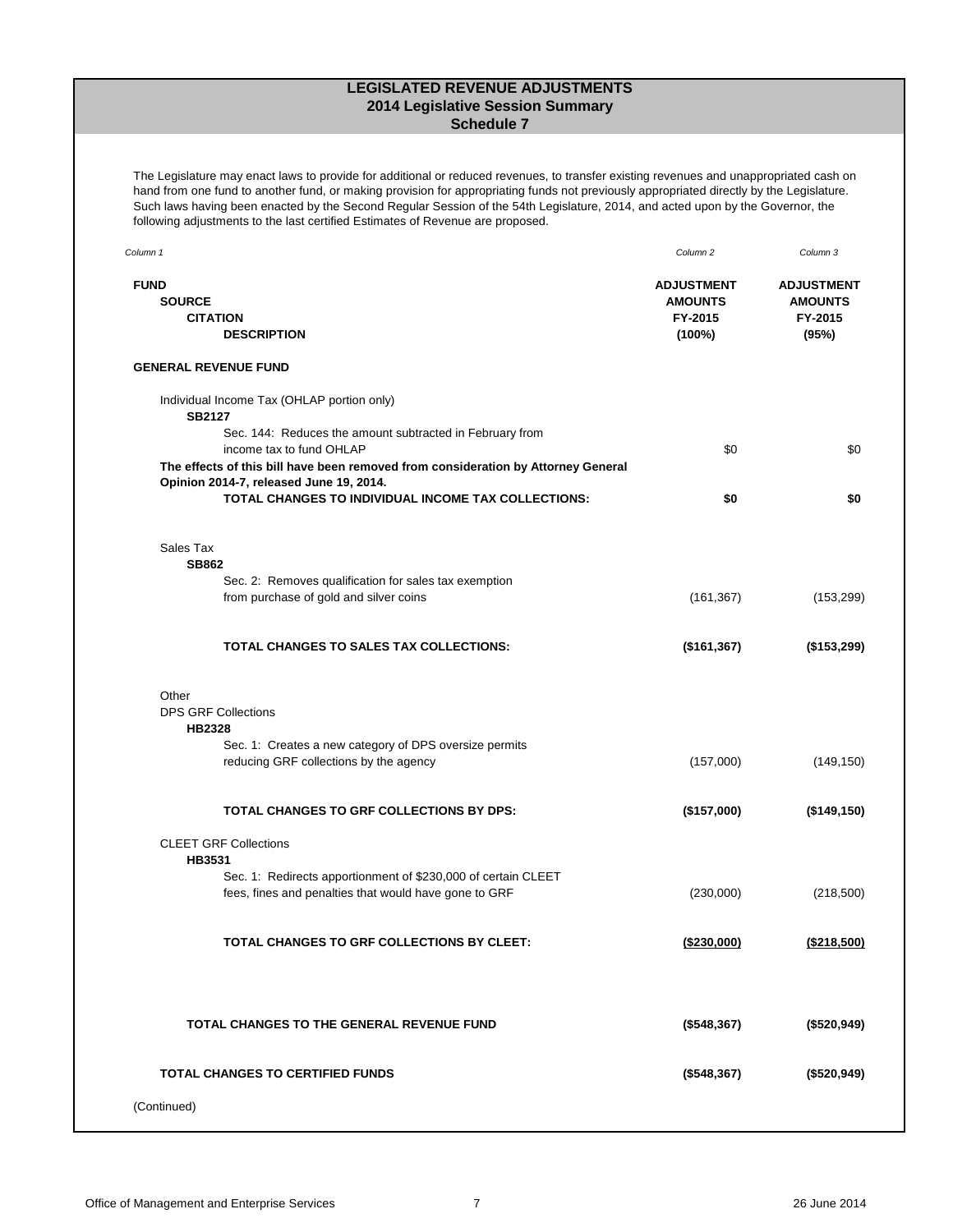# **LEGISLATED REVENUE ADJUSTMENTS 2014 Legislative Session Summary Schedule 7 (Continued)**

The Legislature may enact laws to provide for additional or reduced revenues, to transfer existing revenues and unappropriated cash on hand from one fund to another fund, or making provision for appropriating funds not previously appropriated directly by the Legislature. Such laws having been enacted by the Second Regular Session of the 54th Legislature, 2014, and acted upon by the Governor, the following adjustments to the last certified Estimates of Revenue are proposed.

| Column 1                                                                                                                     | Column <sub>2</sub>                                      |
|------------------------------------------------------------------------------------------------------------------------------|----------------------------------------------------------|
| <b>FUND</b><br><b>SOURCE</b><br><b>CITATION</b><br><b>DESCRIPTION</b>                                                        | <b>ADJUSTMENT</b><br><b>AMOUNTS</b><br>FY-2015<br>(100%) |
| <b>EDUCATION REFORM REVOLVING FUND</b>                                                                                       |                                                          |
| Sales Tax<br><b>SB862</b><br>Sec. 2: Removes qualification for sales tax<br>exemption from purchase of gold and silver coins | (\$20,188)                                               |
| <b>TOTAL CHANGES TO SALES TAX COLLECTIONS:</b>                                                                               | (\$20,188)                                               |
| <b>TOTAL CHANGES TO THE EDUCATION REFORM REVOLVING FUND</b>                                                                  | (\$20,188)                                               |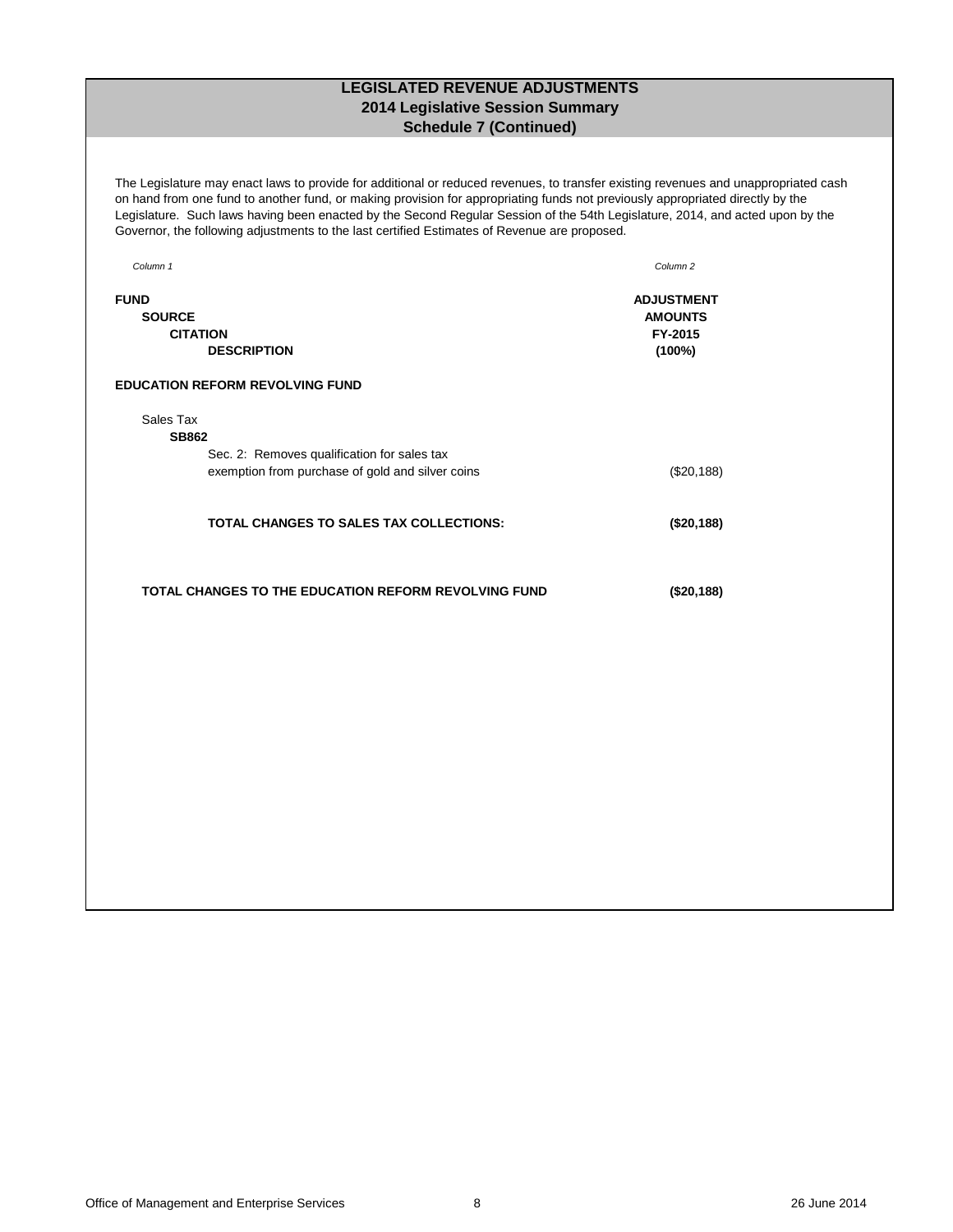# **EDUCATION REFORM ACT - HB 1017**

#### **Schedule 8**

SB 826 of the Second Regular Session of the Forty-fifth Legislature amended Section 41.29a of Title 62 to require that the Office of Accountability account for and report monthly revenues which accrue to the Education Reform Revolving Fund. The Education Reform Revolving Fund on June 1, 1996 began receiving revenue attributable to the revenue provisions of HB 1017 rather than these revenues first being apportioned to the General Revenue Fund.

## **CALCULATIONS**

#### **EDUCATION REFORM ACT**

| Column <sub>1</sub>           | Column <sub>2</sub> | Column 3         | Column <sub>4</sub> | Column <sub>5</sub> |
|-------------------------------|---------------------|------------------|---------------------|---------------------|
|                               |                     |                  |                     | <b>PROPOSED</b>     |
|                               | FY-2014             | FY-2014          | FY-2015             | FY-2015             |
| <b>SOURCE</b>                 | <b>ESTIMATE</b>     | <b>PROJECTED</b> | <b>ESTIMATE</b>     | <b>ESTIMATE</b>     |
|                               | 24-Jun-13           | 18-Feb-14        | 18-Feb-15           | 26-Jun-14           |
|                               |                     |                  |                     |                     |
| Income Tax-Individual         | \$245,111,349       | \$242,136,888    | \$247,603,675       | \$247,603,675       |
| Income Tax-Corporate          | 102,591,720         | 65,483,715       | 79,863,960          | 79,863,960          |
| Sales Tax                     | 254,060,325         | 244,562,854      | 254,444,521         | 254,424,333         |
| Use Tax                       | 25,582,754          | 24,589,159       | 26,608,985          | 26,608,985          |
| Cigarette Tax                 | 3,165,092           | 2,958,196        | 2,962,667           | 2,962,667           |
| <b>Tobacco Products Tax</b>   | 504,231             | 552,131          | 596,615             | 596,615             |
| <b>Tribal Gaming</b>          | 123,596,000         | 123,965,600      | 126,104,000         | 126,104,000         |
| <b>Special License Plates</b> | 0                   | 0                | 0                   | $\Omega$            |
| <b>Business Activity Tax</b>  | 580,242             | 478,166          | 461,240             | 461,240             |
| TOTAL - 100% OF ESTIMATE      | \$755,191,714       | \$704,726,709    | \$738,645,662       | \$738,625,474       |

 **Decrease in FY-2015 proposed estimate from FY-2014 official estimate -\$16,566,239**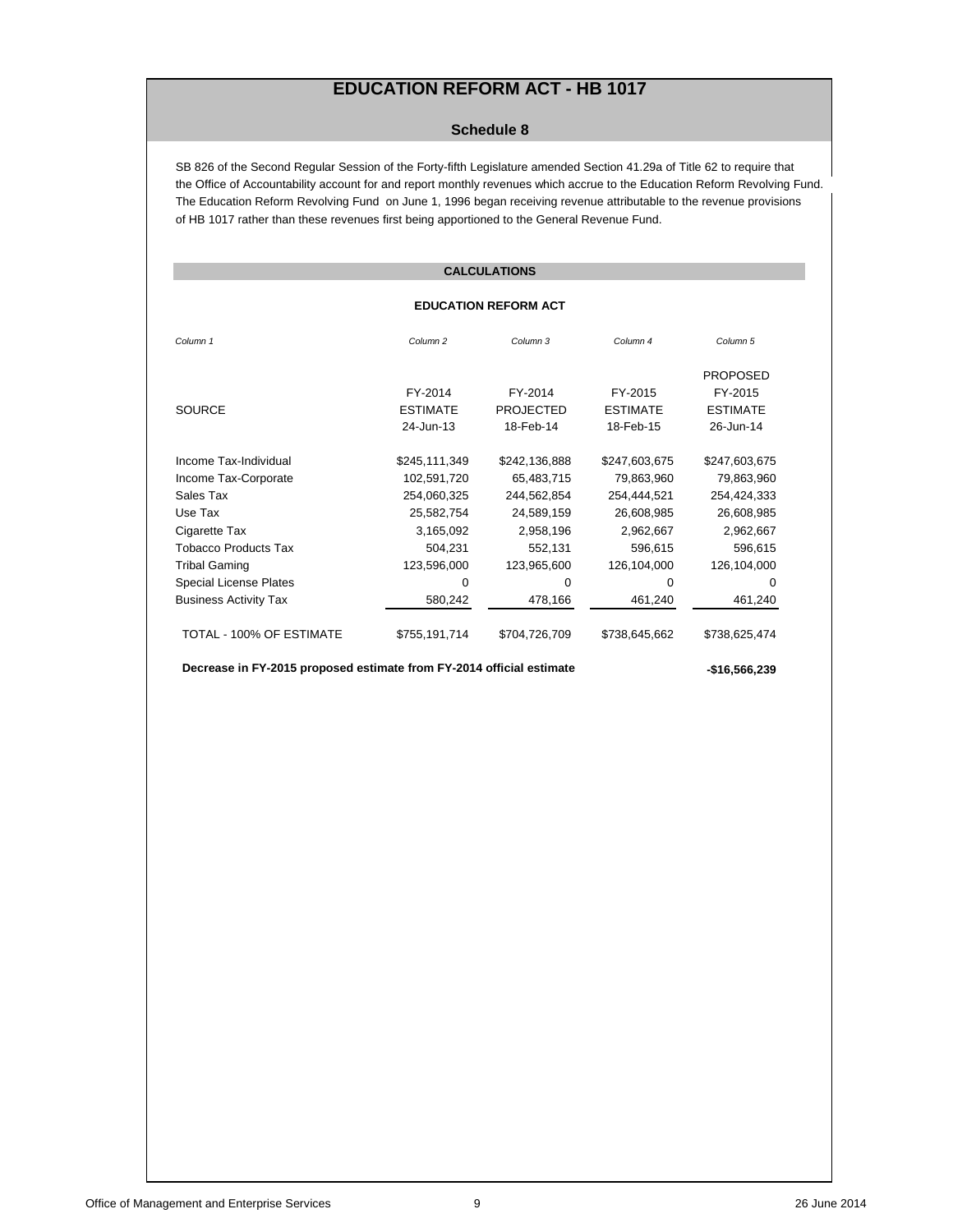# **COMPARISON OF AUTHORIZED EXPENDITURES 2013 SESSION TO AUTHORIZED EXPENDITURES 2014 SESSION, BY FUND Appendix A-1**

| Column 1                             | Column <sub>2</sub> | Column 3            | Column 4           | Column 5       |
|--------------------------------------|---------------------|---------------------|--------------------|----------------|
|                                      |                     | <b>AUTHORIZED*</b>  |                    |                |
|                                      | <b>AUTHORIZED*</b>  | <b>EXPENDITURES</b> |                    |                |
|                                      | <b>EXPENDITURES</b> | 2014 SESSION        | <b>INCREASE OR</b> | <b>PERCENT</b> |
|                                      | 2013 SESSION        | 26-Jun-14           | (DECREASE)         | <b>CHANGE</b>  |
|                                      | FY-2014             | FY-2015             |                    |                |
| <b>NON-RESTRICTED FUNDS</b>          |                     |                     |                    |                |
| <b>GENERAL REVENUE FUND</b>          |                     |                     |                    |                |
| Certified                            | \$5,592,023,679     | \$5,570,596,757     | (\$21,426,922)     | $-0.4%$        |
| <b>Prior Year Certified</b>          | 16,067,152          | 2,850,000           | (13, 217, 152)     | $-82.3%$       |
| Cash                                 | 108,670,391         | 132,541,781         | 23,871,390         | 22.0%          |
| <b>TOTAL</b>                         | \$5,716,761,222     | \$5,705,988,538     | (\$10,772,684)     | $-0.2%$        |
| C.L.E.E.T. FUND                      |                     |                     |                    |                |
| Certified                            | \$3,160,898         | \$3,179,538         | \$18,640           | 0.6%           |
| Cash                                 | 144,570             | 3,545               | (141, 025)         | $-97.5%$       |
| <b>TOTAL</b>                         | \$3,305,468         | \$3,183,083         | (\$122,385)        | $-3.7%$        |
| <b>MINERAL LEASING FUND</b>          |                     |                     |                    |                |
| Certified                            | \$3,325,000         | \$3,800,000         | \$475,000          | 14.3%          |
| Cash                                 | 1,756,422           | 1,032,258           | (724, 164)         | $-41.2%$       |
| <b>TOTAL</b>                         | \$5,081,422         | \$4,832,258         | (\$249, 164)       | $-4.9%$        |
| <b>OHSA FUND</b>                     |                     |                     |                    |                |
| Certified                            | \$1,767,873         | \$2,061,290         | \$293,417          | 16.6%          |
| Cash                                 | 1,543,287           | 492,809             | (1,050,478)        | $-68.1%$       |
| <b>TOTAL</b>                         | \$3,311,160         | \$2,554,099         | (\$757,061)        | $-22.9%$       |
| <b>PUBLIC BUILDING FUND</b>          |                     |                     |                    |                |
| Certified                            | \$2,033,095         | \$1,991,390         | (\$41,705)         | $-2.1%$        |
| Cash                                 | 5,720,066           | 1,940,154           | (3,779,912)        | $-66.1%$       |
| <b>TOTAL</b>                         | \$7,753,161         | \$3,931,544         | (\$3,821,617)      | $-49.3%$       |
| <b>SPECIAL CASH FUND</b>             |                     |                     |                    |                |
| Cash                                 | \$126,343,946       | \$281,518,727       | \$155,174,781      | 122.8%         |
|                                      | \$126,343,946       | \$281,518,727       | \$155,174,781      | 122.8%         |
| <b>BOND FUND - SERIES A</b>          | \$0                 | \$0                 | \$0                | 0.0%           |
| <b>BOND FUND - SERIES B</b>          | $\overline{0}$      | $\overline{0}$      | $\overline{0}$     | 0.0%           |
| <b>TOTAL</b>                         | \$0                 | \$0                 | \$0                | 0.0%           |
| <b>SUBTOTAL NON-RESTRICTED FUNDS</b> | \$5,862,556,379     | \$6,002,008,249     | \$139,451,870      | 2.4%           |

**(Continued)**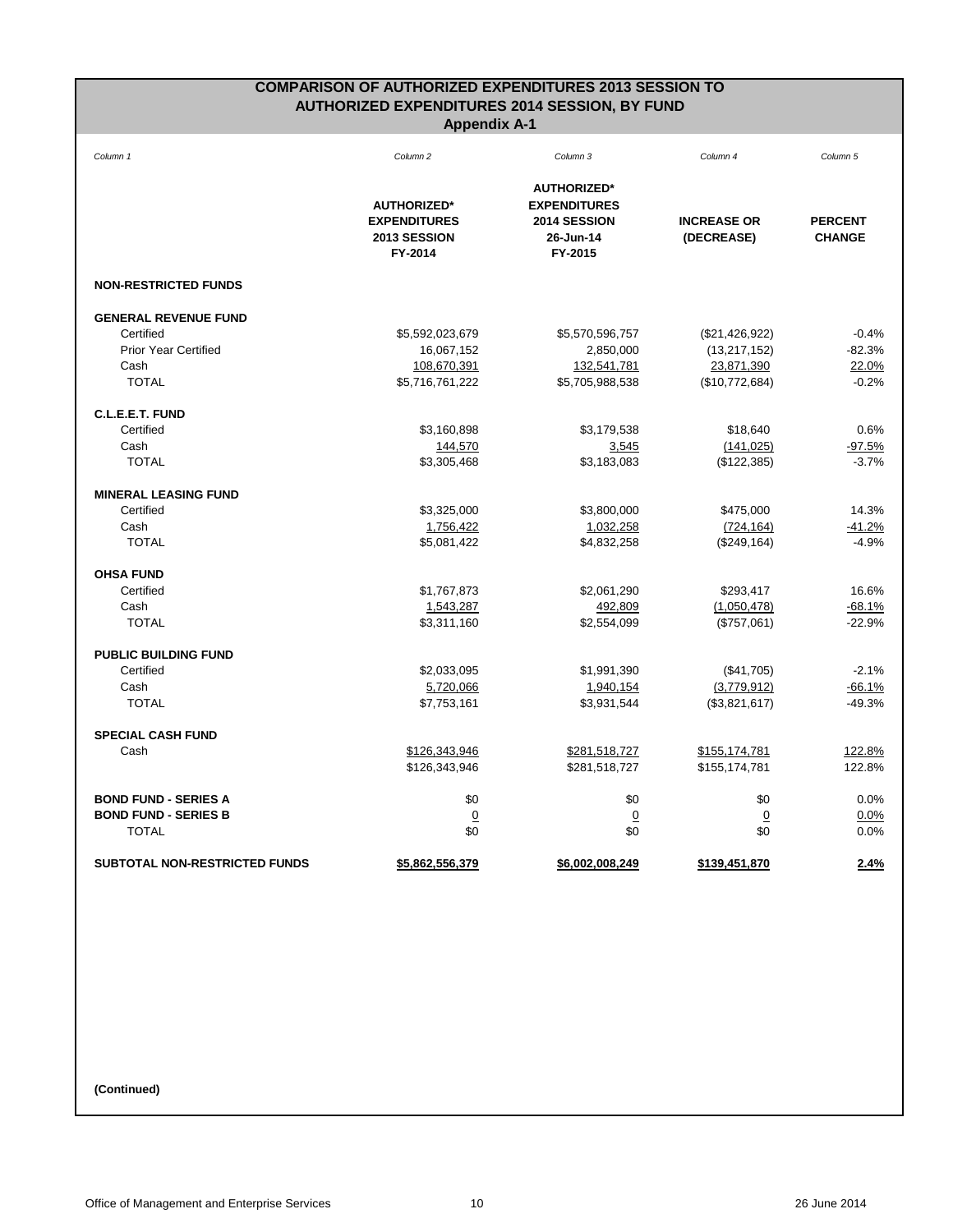#### **COMPARISON OF AUTHORIZED EXPENDITURES 2013 SESSION TO AUTHORIZED EXPENDITURES 2014 SESSION, BY FUND Appendix A-1 (Continued)**

| Column 1                                                                                                                                                                                                                                                                                                                                                                                              | Column <sub>2</sub><br><b>AUTHORIZED*</b>      | Column 3<br><b>AUTHORIZED*</b><br><b>EXPENDITURES</b> | Column 4                         | Column 5                        |  |
|-------------------------------------------------------------------------------------------------------------------------------------------------------------------------------------------------------------------------------------------------------------------------------------------------------------------------------------------------------------------------------------------------------|------------------------------------------------|-------------------------------------------------------|----------------------------------|---------------------------------|--|
|                                                                                                                                                                                                                                                                                                                                                                                                       | <b>EXPENDITURES</b><br>2013 SESSION<br>FY-2014 | 2014 SESSION<br>26-Jun-14<br>FY-2015                  | <b>INCREASE OR</b><br>(DECREASE) | <b>PERCENT</b><br><b>CHANGE</b> |  |
| <b>RESTRICTED FUNDS</b>                                                                                                                                                                                                                                                                                                                                                                               |                                                |                                                       |                                  |                                 |  |
| <b>COMMISSION OF THE LAND OFFICE FUND</b>                                                                                                                                                                                                                                                                                                                                                             |                                                |                                                       |                                  |                                 |  |
| Certified                                                                                                                                                                                                                                                                                                                                                                                             | \$15,062,250                                   | \$8,538,600                                           | (\$6,523,650)                    | $-43.3%$                        |  |
| <b>Prior Year Certified</b>                                                                                                                                                                                                                                                                                                                                                                           | 0                                              | $\mathbf 0$                                           | $\mathbf 0$                      | 0.0%                            |  |
| Cash                                                                                                                                                                                                                                                                                                                                                                                                  | 0                                              | $\pmb{0}$                                             | $\mathbf 0$                      | 0.0%                            |  |
| <b>TOTAL</b>                                                                                                                                                                                                                                                                                                                                                                                          | \$15,062,250                                   | \$8,538,600                                           | (\$6,523,650)                    | $-43.3%$                        |  |
| OK EDUCATION LOTTERY TRUST FUND                                                                                                                                                                                                                                                                                                                                                                       |                                                |                                                       |                                  |                                 |  |
| Certified                                                                                                                                                                                                                                                                                                                                                                                             | \$55,905,885                                   | \$57,263,150                                          | \$1,357,265                      | 2.4%                            |  |
| Cash                                                                                                                                                                                                                                                                                                                                                                                                  | 12,432,930                                     | 12,617,292                                            | 184,362                          | 1.5%                            |  |
| <b>TOTAL</b>                                                                                                                                                                                                                                                                                                                                                                                          | \$68,338,815                                   | \$69,880,442                                          | \$1,541,627                      | 2.3%                            |  |
|                                                                                                                                                                                                                                                                                                                                                                                                       |                                                |                                                       |                                  |                                 |  |
| <b>SUBTOTAL RESTRICTED FUNDS</b>                                                                                                                                                                                                                                                                                                                                                                      | \$83,401,065                                   | \$78,419,042                                          | ( \$4,982,023)                   | $-6.0%$                         |  |
| <b>TOTAL-RESTRICTED &amp; NON-RESTRICTED</b>                                                                                                                                                                                                                                                                                                                                                          | \$5,945,957,444                                | \$6,080,427,291                                       | \$134,469,847                    | 2.3%                            |  |
| <b>COMMON ED. TECH FUND</b>                                                                                                                                                                                                                                                                                                                                                                           |                                                |                                                       |                                  |                                 |  |
| <b>Revolving Fund Estimate</b>                                                                                                                                                                                                                                                                                                                                                                        | \$47,372,299                                   | \$47,372,299                                          | \$0                              | 0.0%                            |  |
| OK. STUDENT AID FUND                                                                                                                                                                                                                                                                                                                                                                                  |                                                |                                                       |                                  |                                 |  |
| <b>Revolving Fund Estimate</b>                                                                                                                                                                                                                                                                                                                                                                        | \$47,372,299                                   | \$47,372,299                                          | \$0                              | 0.0%                            |  |
| <b>HIGHER ED. CAPITAL FUND</b>                                                                                                                                                                                                                                                                                                                                                                        |                                                |                                                       |                                  |                                 |  |
| <b>Revolving Fund Estimate</b>                                                                                                                                                                                                                                                                                                                                                                        | \$47,372,299                                   | \$47,372,299                                          | \$0                              | 0.0%                            |  |
| <b>1017 FUND</b>                                                                                                                                                                                                                                                                                                                                                                                      |                                                |                                                       |                                  |                                 |  |
| <b>Revolving Fund Estimate</b>                                                                                                                                                                                                                                                                                                                                                                        | \$767,691,714                                  | \$738,625,474                                         | (\$29,066,240)                   | $-3.8%$                         |  |
| <b>TOBACCO SETTLEMENT FUND</b>                                                                                                                                                                                                                                                                                                                                                                        |                                                |                                                       |                                  |                                 |  |
| <b>Revolving Fund Estimate</b>                                                                                                                                                                                                                                                                                                                                                                        | \$21,375,000                                   | \$14,250,000                                          | (\$7,125,000)                    | $-33.3%$                        |  |
| <b>STATE JUDICIAL REVOLVING FUND</b>                                                                                                                                                                                                                                                                                                                                                                  |                                                |                                                       |                                  |                                 |  |
| <b>Revolving Fund Estimate</b>                                                                                                                                                                                                                                                                                                                                                                        | \$43,000,000                                   | \$47,000,000                                          | \$4,000,000                      | 9.3%                            |  |
| <b>STATE TRANSPORTATION FUND</b>                                                                                                                                                                                                                                                                                                                                                                      |                                                |                                                       |                                  |                                 |  |
| <b>Revolving Fund Estimate</b>                                                                                                                                                                                                                                                                                                                                                                        | \$208,707,119                                  | \$197,228,227                                         | (\$11,478,892)                   | $-5.5%$                         |  |
| $\therefore$ : $\therefore$ \$7,128,848,174 : $\therefore$ \$7,219,647,889 :<br>$\frac{1}{2}$ : $\frac{1}{2}$ : $\frac{1}{2}$ : $\frac{1}{2}$ : $\frac{1}{2}$ : $\frac{1}{2}$ : $\frac{1}{2}$ : $\frac{1}{2}$ : $\frac{1}{2}$ : $\frac{1}{2}$ : $\frac{1}{2}$ : $\frac{1}{2}$ : $\frac{1}{2}$ : $\frac{1}{2}$ : $\frac{1}{2}$ : $\frac{1}{2}$ : $\frac{1}{2}$ : $\frac{1}{2}$ : $\frac{1}{$<br>TOTAL: |                                                |                                                       |                                  |                                 |  |

\*Authorized Expenditures represent the total amount actually spent by the Legislature. (FY-2014 Final Expenditures vs. Final FY-2015 Expenditures.)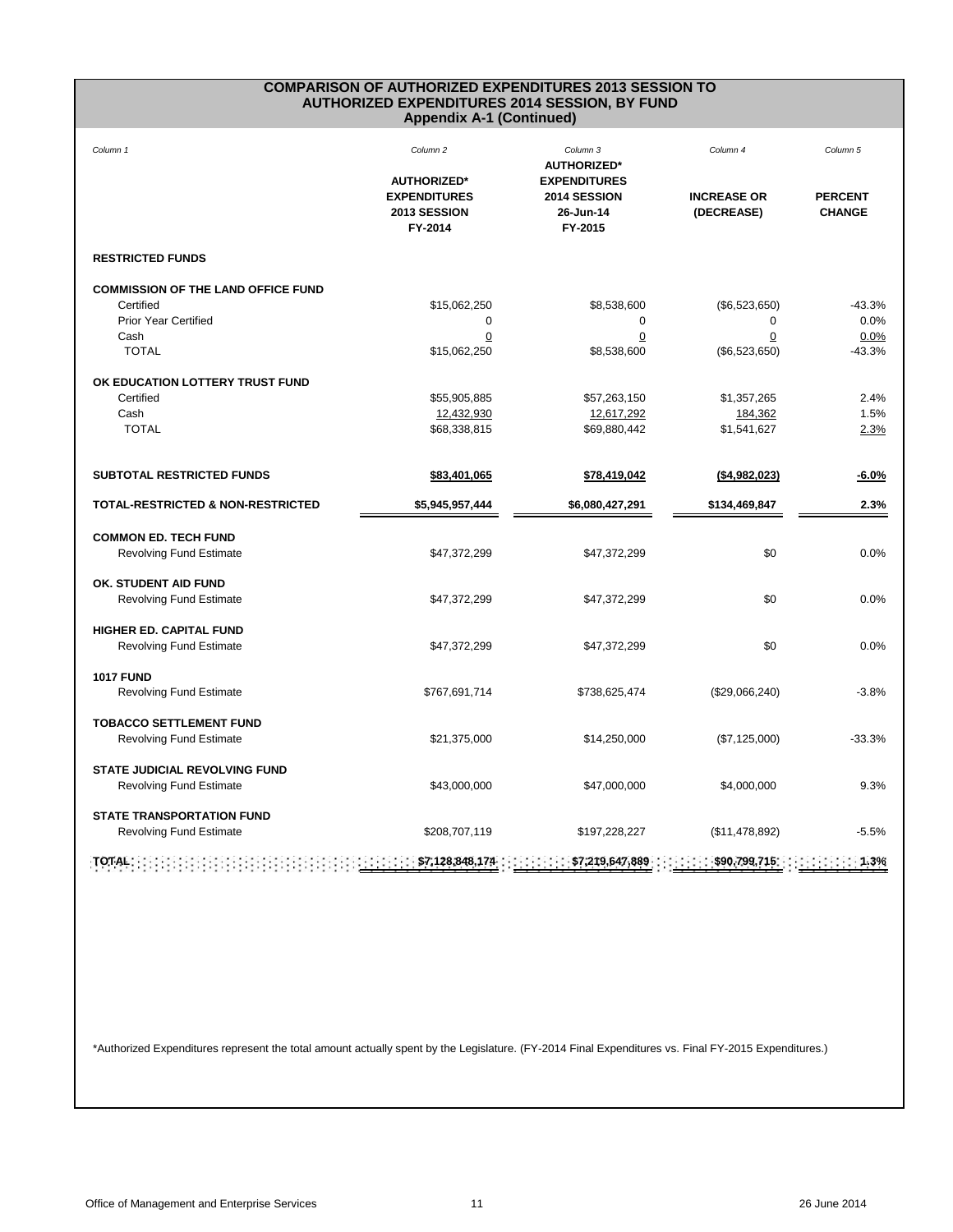#### **COMPARISON OF EXPENDITURE AUTHORITY 2014 SESSION (18-Feb-2014) TO PROPOSED EXPENDITURE AUTHORITY 2014 SESSION (26-June-2014) Appendix A-2**

| Column 1                             | Column <sub>2</sub>                                                  | Column 3                                                             | Column 4                         | Column 5                        |
|--------------------------------------|----------------------------------------------------------------------|----------------------------------------------------------------------|----------------------------------|---------------------------------|
|                                      | <b>EXPENDITURE</b><br><b>AUTHORITY*</b><br>2014 SESSION<br>18-Feb-14 | <b>EXPENDITURE</b><br><b>AUTHORITY*</b><br>2014 SESSION<br>26-Jun-14 | <b>INCREASE OR</b><br>(DECREASE) | <b>PERCENT</b><br><b>CHANGE</b> |
| <b>NON-RESTRICTED FUNDS</b>          |                                                                      |                                                                      |                                  |                                 |
| <b>GENERAL REVENUE FUND</b>          |                                                                      |                                                                      |                                  |                                 |
| Certified                            | \$5,564,325,178                                                      | \$5,563,804,229                                                      | (\$520,949)                      | 0.0%                            |
| <b>Prior Year Certified</b>          | 2,850,000                                                            | 2,850,000                                                            | 0                                | 0.0%                            |
| Cash                                 | 132,541,781                                                          | 132,541,781                                                          | 0                                | 0.0%                            |
| <b>TOTAL</b>                         | \$5,699,716,959                                                      | \$5,699,196,010                                                      | (\$520,949)                      | 0.0%                            |
| C.L.E.E.T. FUND                      |                                                                      |                                                                      |                                  |                                 |
| Certified                            | \$3,179,538                                                          | \$3,179,538                                                          | \$0                              | 0.0%                            |
| Cash                                 | 3,545                                                                | 3,545                                                                | $\overline{0}$                   | 0.0%                            |
| <b>TOTAL</b>                         | \$3,183,083                                                          | \$3,183,083                                                          | \$0                              | 0.0%                            |
| <b>MINERAL LEASING FUND</b>          |                                                                      |                                                                      |                                  |                                 |
| Certified                            | \$3,800,000                                                          | \$3,800,000                                                          | \$0                              | 0.0%                            |
| Cash                                 | 1,032,258                                                            | 1,032,258                                                            | $\overline{0}$                   | 0.0%                            |
| <b>TOTAL</b>                         | \$4,832,258                                                          | \$4,832,258                                                          | \$0                              | 0.0%                            |
| <b>OHSA FUND</b>                     |                                                                      |                                                                      |                                  |                                 |
| Certified                            | \$2,061,290                                                          | \$2,061,290                                                          | \$0                              | 0.0%                            |
| Cash                                 | 492,809                                                              | 492,809                                                              | $\overline{0}$                   | 0.0%                            |
| <b>TOTAL</b>                         | \$2,554,099                                                          | \$2,554,099                                                          | \$0                              | 0.0%                            |
| <b>PUBLIC BUILDING FUND</b>          |                                                                      |                                                                      |                                  |                                 |
| Certified                            | \$1,991,390                                                          | \$1,991,390                                                          | \$0                              | 0.0%                            |
| Cash                                 | 1,940,154                                                            | 1,940,154                                                            | $\overline{0}$                   | 0.0%                            |
| <b>TOTAL</b>                         | \$3,931,544                                                          | \$3,931,544                                                          | \$0                              | 0.0%                            |
| <b>SPECIAL CASH FUND</b>             |                                                                      |                                                                      |                                  |                                 |
| Cash**                               | \$521                                                                | \$281,518,727                                                        | \$281,518,206                    | 54034204.6%                     |
|                                      | \$521                                                                | \$281,518,727                                                        | \$281,518,206                    | 54034204.6%                     |
| <b>BOND FUND - SERIES A</b>          | \$0                                                                  | \$0                                                                  | \$0                              | 0.0%                            |
| <b>BOND FUND - SERIES B</b>          | $\overline{0}$                                                       | $\overline{0}$                                                       | $\overline{0}$                   | 0.0%                            |
| <b>TOTAL</b>                         | \$0                                                                  | \$0                                                                  | \$0                              | 0.0%                            |
| <b>SUBTOTAL NON-RESTRICTED FUNDS</b> | \$5,714,218,464                                                      | \$5,995,215,721                                                      | <u>\$280,997,257</u>             | 4.9%                            |

**(Continued)**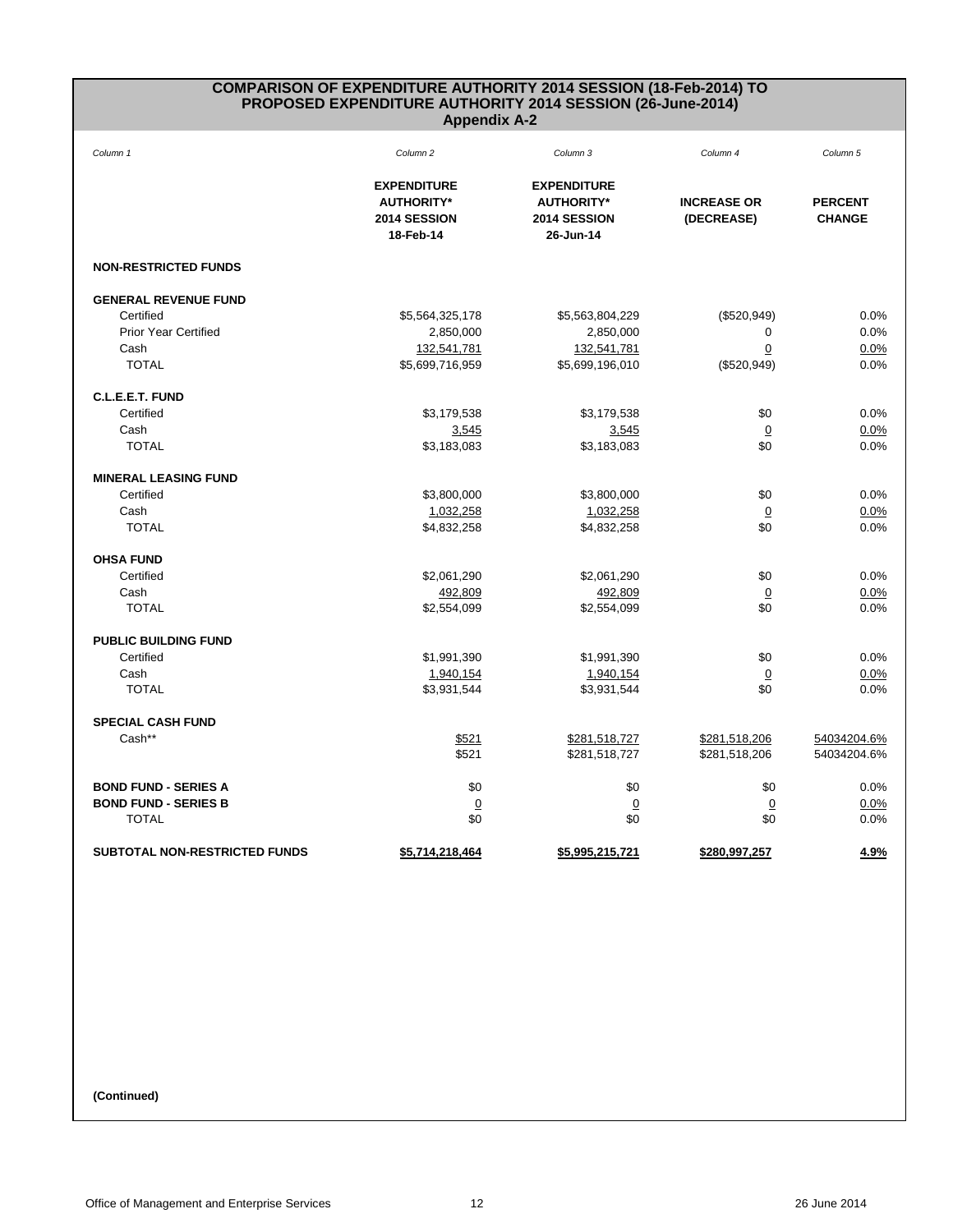#### **COMPARISON OF EXPENDITURE AUTHORITY 2014 SESSION (18-Feb-2014) TO PROPOSED EXPENDITURE AUTHORITY 2014 SESSION (26-June-2014) Appendix A-2 (Continued)**

| Column 1                                                                                                         | Column <sub>2</sub>                                                  | Column 3                                                             | Column 4                         | Column 5                        |
|------------------------------------------------------------------------------------------------------------------|----------------------------------------------------------------------|----------------------------------------------------------------------|----------------------------------|---------------------------------|
|                                                                                                                  | <b>EXPENDITURE</b><br><b>AUTHORITY*</b><br>2014 SESSION<br>18-Feb-14 | <b>EXPENDITURE</b><br><b>AUTHORITY*</b><br>2014 SESSION<br>26-Jun-14 | <b>INCREASE OR</b><br>(DECREASE) | <b>PERCENT</b><br><b>CHANGE</b> |
| <b>RESTRICTED FUNDS</b>                                                                                          |                                                                      |                                                                      |                                  |                                 |
| <b>COMMISSION OF THE LAND OFFICE FUND</b>                                                                        |                                                                      |                                                                      |                                  |                                 |
| Certified                                                                                                        | \$8,538,600                                                          | \$8,538,600                                                          | \$0                              | 0.0%                            |
| <b>Prior Year Certified</b>                                                                                      | 0                                                                    | 0                                                                    | $\mathbf 0$                      | 0.0%                            |
| Cash                                                                                                             | 0                                                                    | 0                                                                    | $\Omega$                         | 0.0%                            |
| <b>TOTAL</b>                                                                                                     | \$8,538,600                                                          | \$8,538,600                                                          | \$0                              | 0.0%                            |
| OK EDUCATION LOTTERY TRUST FUND                                                                                  |                                                                      |                                                                      |                                  |                                 |
| Certified                                                                                                        | \$57,263,150                                                         | \$57,263,150                                                         | \$0                              | 0.0%                            |
| Cash                                                                                                             | 12,617,292                                                           | 12,617,292                                                           | $\overline{0}$                   | 0.0%                            |
| <b>TOTAL</b>                                                                                                     | \$69,880,442                                                         | \$69,880,442                                                         | \$0                              | 0.0%                            |
|                                                                                                                  |                                                                      |                                                                      |                                  |                                 |
| SUBTOTAL RESTRICTED FUNDS                                                                                        | \$78,419,042                                                         | \$78,419,042                                                         | \$0                              | 0.0%                            |
| <b>TOTAL-RESTRICTED &amp; NON-RESTRICTED</b>                                                                     | \$5,792,637,506                                                      | \$6,073,634,763                                                      | \$280,997,257                    | 4.9%                            |
| <b>COMMON ED. TECH FUND</b>                                                                                      |                                                                      |                                                                      |                                  |                                 |
| <b>Revolving Fund Estimate</b>                                                                                   | \$47,372,299                                                         | \$47,372,299                                                         | \$0                              | 0.0%                            |
| OK. STUDENT AID FUND                                                                                             |                                                                      |                                                                      |                                  |                                 |
| <b>Revolving Fund Estimate</b>                                                                                   | \$47,372,299                                                         | \$47,372,299                                                         | \$0                              | 0.0%                            |
| <b>HIGHER ED. CAPITAL FUND</b>                                                                                   |                                                                      |                                                                      |                                  |                                 |
| <b>Revolving Fund Estimate</b>                                                                                   | \$47,372,299                                                         | \$47,372,299                                                         | \$0                              | 0.0%                            |
| <b>1017 FUND</b>                                                                                                 |                                                                      |                                                                      |                                  |                                 |
| <b>Revolving Fund Estimate</b>                                                                                   | \$738,645,662                                                        | \$738,625,474                                                        | (\$20,188)                       | 0.0%                            |
| <b>TOBACCO SETTLEMENT FUND</b>                                                                                   |                                                                      |                                                                      |                                  |                                 |
| <b>Revolving Fund Estimate</b>                                                                                   | \$14,250,000                                                         | \$14,250,000                                                         | \$0                              | 0.0%                            |
| <b>STATE JUDICIAL REVOLVING FUND</b>                                                                             |                                                                      |                                                                      |                                  |                                 |
| <b>Revolving Fund Estimate</b>                                                                                   | \$43,000,000                                                         | \$43,000,000                                                         | \$0                              | 0.0%                            |
| <b>STATE TRANSPORTATION FUND**</b>                                                                               |                                                                      |                                                                      |                                  |                                 |
| Revolving Fund Estimate                                                                                          | \$209,702,671                                                        | \$197,228,227                                                        | (\$12,474,444)                   | $-5.9%$                         |
| $\cdot$ : $\cdot$ \$7,208,855,361 $\cdot$ \$268,502,626 $\cdot$ : $\cdot$ : 3.9%<br>TOTAL :<br>\$6,940,352,735 : |                                                                      |                                                                      |                                  |                                 |

\*Expenditure Authority represents the total amount that is available for the Legislature to spend.

\*\*Effective July 1, 2014, SB 2127 directs the following tranfers to the Special Cash Fund: Section 145 - \$2,000,000 from the OCAST Research Report Revolving Fund (200); Section 146 - \$2,000,000 from the OCAST Seed Capital Revolving Fund (220); Section 147 - \$7,100,000 from the Secretary of State Revolving Fund; Section 148 - \$7,000,000 from the OTC and OMES Joint Computer Enhancement Fund; Section 149 - \$10,000,000 from the OTC Revolving Fund (200); Section 150 - \$5,000,000 from the OTC Reimbursement Fund (215); Section 151 - \$10,000,000 from the OMES Emergency and Transportation Revolving Fund (295); Section 152 - \$500,000 from the OMES Registration of State Vendors Revolving Fund (271); Section 153 - \$1,000,000 from the OMES Employee Benefits Council Administration Revolving Fund (288); Section 154 - \$1,500,000 from the OMES General Purpose Revolving Fund (201); Section 155 - \$17,500,000 from the Weigh Station Improvement Revolving Fund (265); Section 156 - \$100,000 from the Bond Oversight Revolving Fund (285); Section 157 - \$4,500,000 from the Unclaimed Property Administration Fund (260); Section 158 - \$40,000,000 from the Unclaimed Property Fund (265); Section 159 - \$25,000,000 from the State Emergency Fund (424); Section 160 - \$12,474,444 from the State Transportation Fund; Section 161 - \$3,000,000 from the Aeronautics Fund (200); Section 162 - \$5,000,000 from the Trauma Care Assistance Revolving Fund (236); Section 164 - \$143,762 from the Oklahoma Opportunity Fund (286); Section 165 - \$500,000 from the Corporation Commission Revolving Fund (202); Section 166 - \$12,000,000 from the DEQ Revolving Fund (200); Section 167 - \$5,500,000 from the State Insurance Commissioner Revolving Fund (200; Section 168 - \$2,200,000 from the Tourism Capital Improvement Revolving Fund (267); \$1,500,000 from the Tourism and Recreation Department Revolving Fund (215); \$5,000,000 from the Attorney General's Revolving Fund; Effective July 15, 2014 - \$101,000,000 from the Cash-flow Reserve Fund. Totaling \$281,518,206 to Special Cash.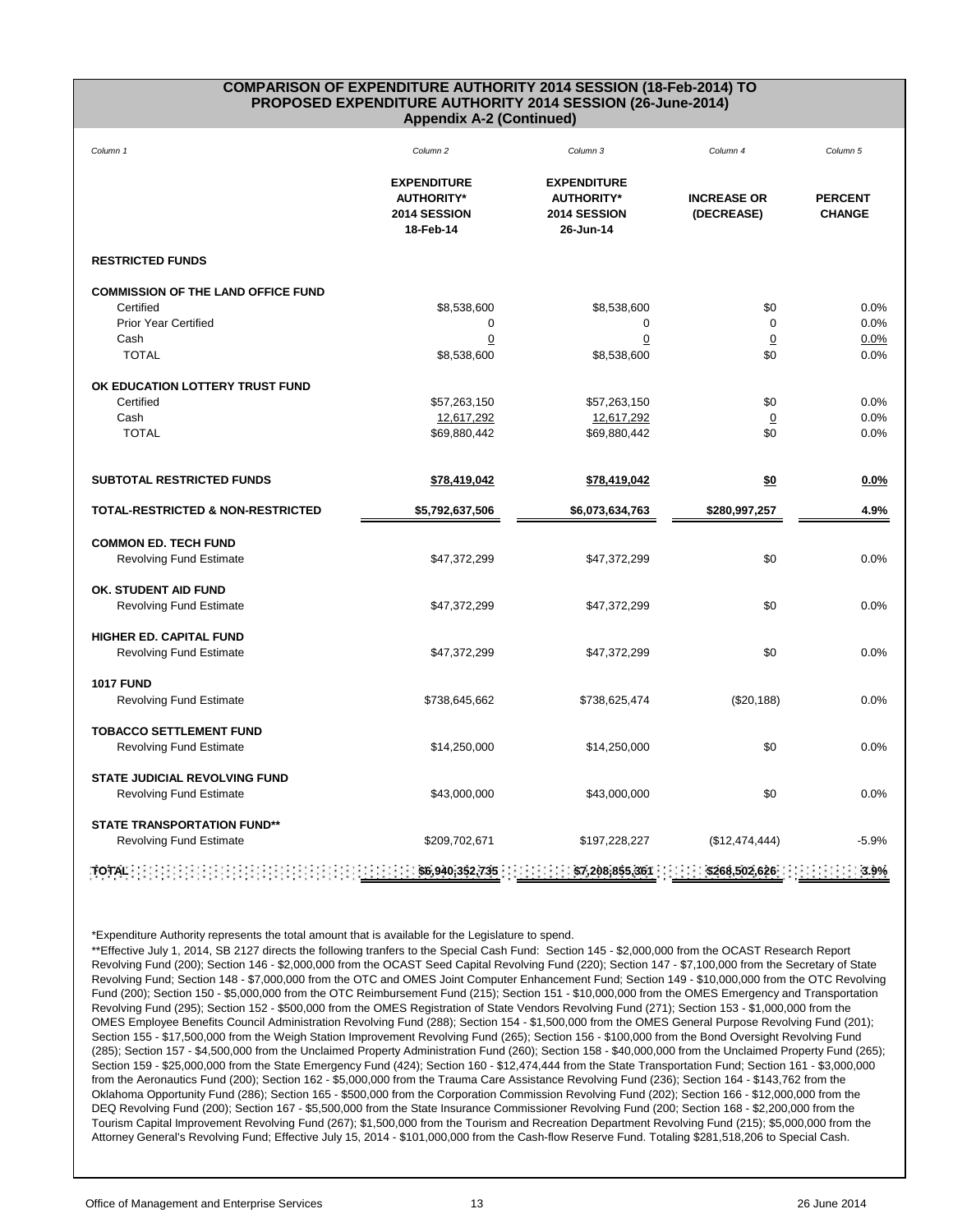| COMPARISON OF PROPOSED EXPENDITURE AUTHORITY 2014 SESSION (26-June-2014) TO |                                                      |                                                  |                                  |                                 |
|-----------------------------------------------------------------------------|------------------------------------------------------|--------------------------------------------------|----------------------------------|---------------------------------|
|                                                                             | <b>AUTHORIZED EXPENDITURES 2014 SESSION, BY FUND</b> |                                                  |                                  |                                 |
| <b>Appendix A-3</b>                                                         |                                                      |                                                  |                                  |                                 |
| Column 1                                                                    | Column <sub>2</sub><br>FY-2015<br><b>EXPENDITURE</b> | Column 3<br>FY-2015<br><b>AUTHORIZED**</b>       | Column 4                         | Column 5                        |
|                                                                             | <b>AUTHORITY*</b><br>2014 SESSION<br>26-Jun-14       | <b>EXPENDITURES</b><br>2014 SESSION<br>26-Jun-14 | <b>INCREASE OR</b><br>(DECREASE) | <b>PERCENT</b><br><b>CHANGE</b> |
| <b>NON-RESTRICTED FUNDS</b>                                                 |                                                      |                                                  |                                  |                                 |
| <b>GENERAL REVENUE FUND</b>                                                 |                                                      |                                                  |                                  |                                 |
| Certified                                                                   | \$5,563,804,229                                      | \$5,570,596,757                                  | \$6,792,528                      | 0.1%                            |
| <b>Prior Year Certified</b>                                                 | 2,850,000                                            | 2,850,000                                        | 0                                | 0.0%                            |
| Cash                                                                        | 132,541,781                                          | 132,541,781                                      | 0                                | 0.0%                            |
| <b>TOTAL</b>                                                                | \$5,699,196,010                                      | \$5,705,988,538                                  | \$6,792,528                      | 0.1%                            |
| C.L.E.E.T. FUND                                                             |                                                      |                                                  |                                  |                                 |
| Certified                                                                   | \$3,179,538                                          | \$3,179,538                                      | \$0                              | 0.0%                            |
| Cash                                                                        | 3,545                                                | 3,545                                            | $\overline{0}$                   | 0.0%                            |
| <b>TOTAL</b>                                                                | \$3,183,083                                          | \$3,183,083                                      | \$0                              | 0.0%                            |
| <b>MINERAL LEASING FUND</b>                                                 |                                                      |                                                  |                                  |                                 |
| Certified                                                                   | \$3,800,000                                          | \$3,800,000                                      | \$0                              | 0.0%                            |
| Cash                                                                        | 1,032,258                                            | 1,032,258                                        | $\overline{0}$                   | 0.0%                            |
| <b>TOTAL</b>                                                                | \$4,832,258                                          | \$4,832,258                                      | \$0                              | 0.0%                            |
| <b>OHSA FUND</b>                                                            |                                                      |                                                  |                                  |                                 |
| Certified                                                                   | \$2,061,290                                          | \$2,061,290                                      | \$0                              | 0.0%                            |
| Cash                                                                        | 492,809                                              | 492,809                                          | $\overline{0}$                   | 0.0%                            |
| <b>TOTAL</b>                                                                | \$2,554,099                                          | \$2,554,099                                      | \$0                              | 0.0%                            |
| <b>PUBLIC BUILDING FUND</b>                                                 |                                                      |                                                  |                                  |                                 |
| Certified                                                                   | \$1,991,390                                          | \$1,991,390                                      | \$0                              | 0.0%                            |
| Cash                                                                        | 1,940,154                                            | 1,940,154                                        | 0                                | 0.0%                            |
| <b>TOTAL</b>                                                                | \$3,931,544                                          | \$3,931,544                                      | \$0                              | 0.0%                            |
| <b>SPECIAL CASH FUND</b>                                                    |                                                      |                                                  |                                  |                                 |
| Cash                                                                        | \$281,518,727                                        | \$281,518,727                                    | \$0                              | 0.0%                            |
|                                                                             | \$281,518,727                                        | \$281,518,727                                    | \$0                              | 0.0%                            |
| <b>BOND FUND - SERIES A</b>                                                 | \$0                                                  | \$0                                              | \$0                              | 0.0%                            |
| <b>BOND FUND - SERIES B</b>                                                 | $\overline{0}$                                       | $\overline{0}$                                   | $\overline{0}$                   | 0.0%                            |
| <b>TOTAL</b>                                                                | \$0                                                  | \$0                                              | \$0                              | 0.0%                            |
| SUBTOTAL NON-RESTRICTED FUNDS                                               | \$5,995,215,721                                      | \$6,002,008,249                                  | \$6,792,528                      | 0.1%                            |

**(Continued)**